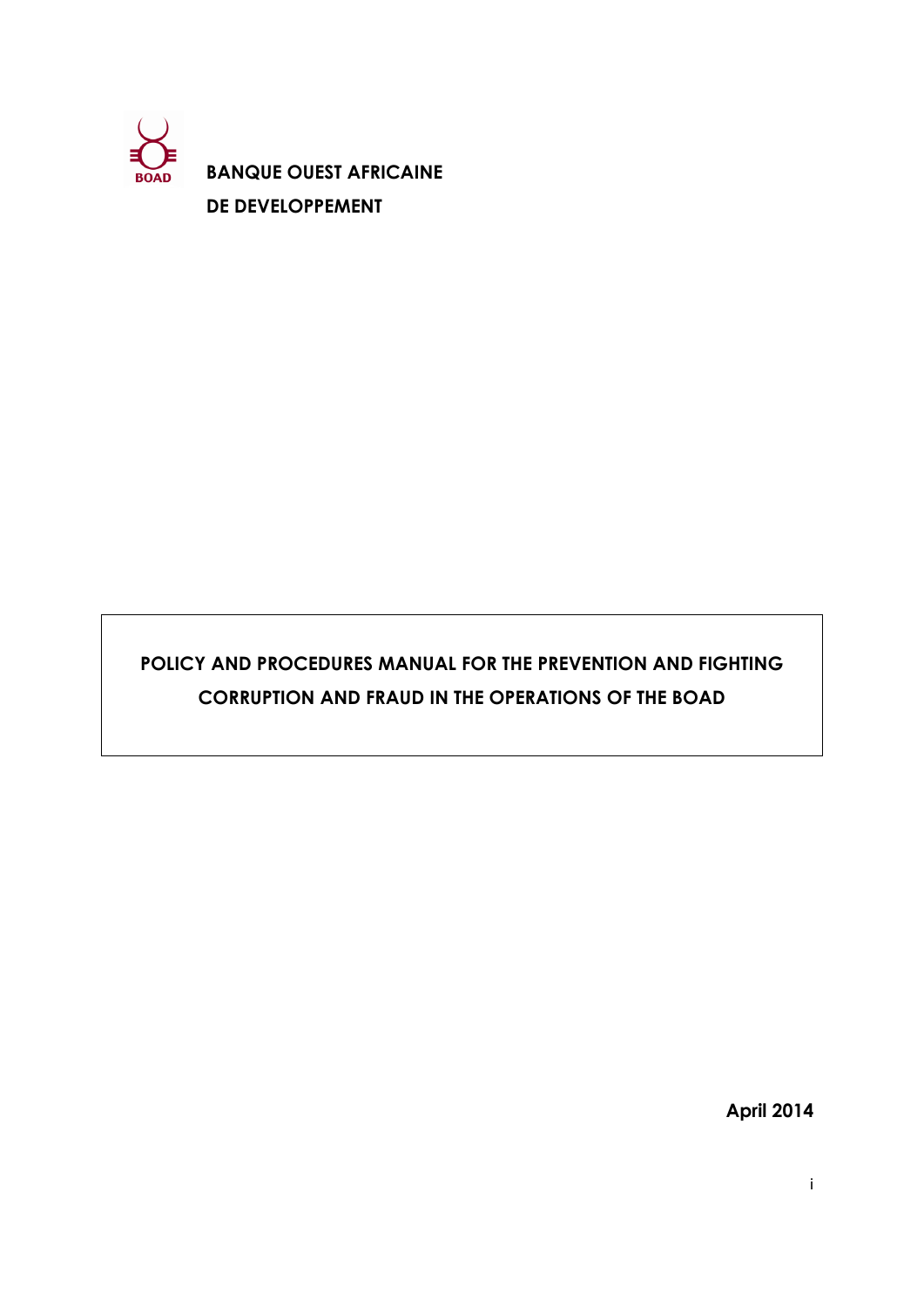# TABLE OF CONTENTS

| Ι.                                                                          |       |                                                                       |  |  |  |  |  |
|-----------------------------------------------------------------------------|-------|-----------------------------------------------------------------------|--|--|--|--|--|
| $\parallel$ .                                                               |       |                                                                       |  |  |  |  |  |
| III.                                                                        |       |                                                                       |  |  |  |  |  |
| BASIC PRINCIPLES, RULES AND PROCEDURES AND STRATEGIC APPROACH OF<br>IV.     |       |                                                                       |  |  |  |  |  |
| 4.1                                                                         |       |                                                                       |  |  |  |  |  |
| 4.2                                                                         |       |                                                                       |  |  |  |  |  |
| 4.3                                                                         |       | The fight against money laundering and the financing of terrorism 11  |  |  |  |  |  |
| 4.4                                                                         |       | Procedures for procurement and recruitment of consultants 12          |  |  |  |  |  |
| 4.5                                                                         |       |                                                                       |  |  |  |  |  |
| 4.6                                                                         |       |                                                                       |  |  |  |  |  |
| 4.7                                                                         |       |                                                                       |  |  |  |  |  |
| 4.8                                                                         |       | The strategic approach of the Bank in operations with the States  17  |  |  |  |  |  |
|                                                                             | 4.8.1 |                                                                       |  |  |  |  |  |
| 4.8.2                                                                       |       | Integrating the fight against corruption in the Bank's activities: 19 |  |  |  |  |  |
| THE MOST VULNERABLE AREAS OF INTERVENTION, AND PREVENTION OF POSSIBLE<br>V. |       |                                                                       |  |  |  |  |  |
| 5.1                                                                         |       |                                                                       |  |  |  |  |  |
| 5.2                                                                         |       |                                                                       |  |  |  |  |  |
| 5.3                                                                         |       |                                                                       |  |  |  |  |  |
| VI.                                                                         |       |                                                                       |  |  |  |  |  |
| 6.1<br>6.2                                                                  |       |                                                                       |  |  |  |  |  |
|                                                                             |       |                                                                       |  |  |  |  |  |
| 6.3                                                                         |       |                                                                       |  |  |  |  |  |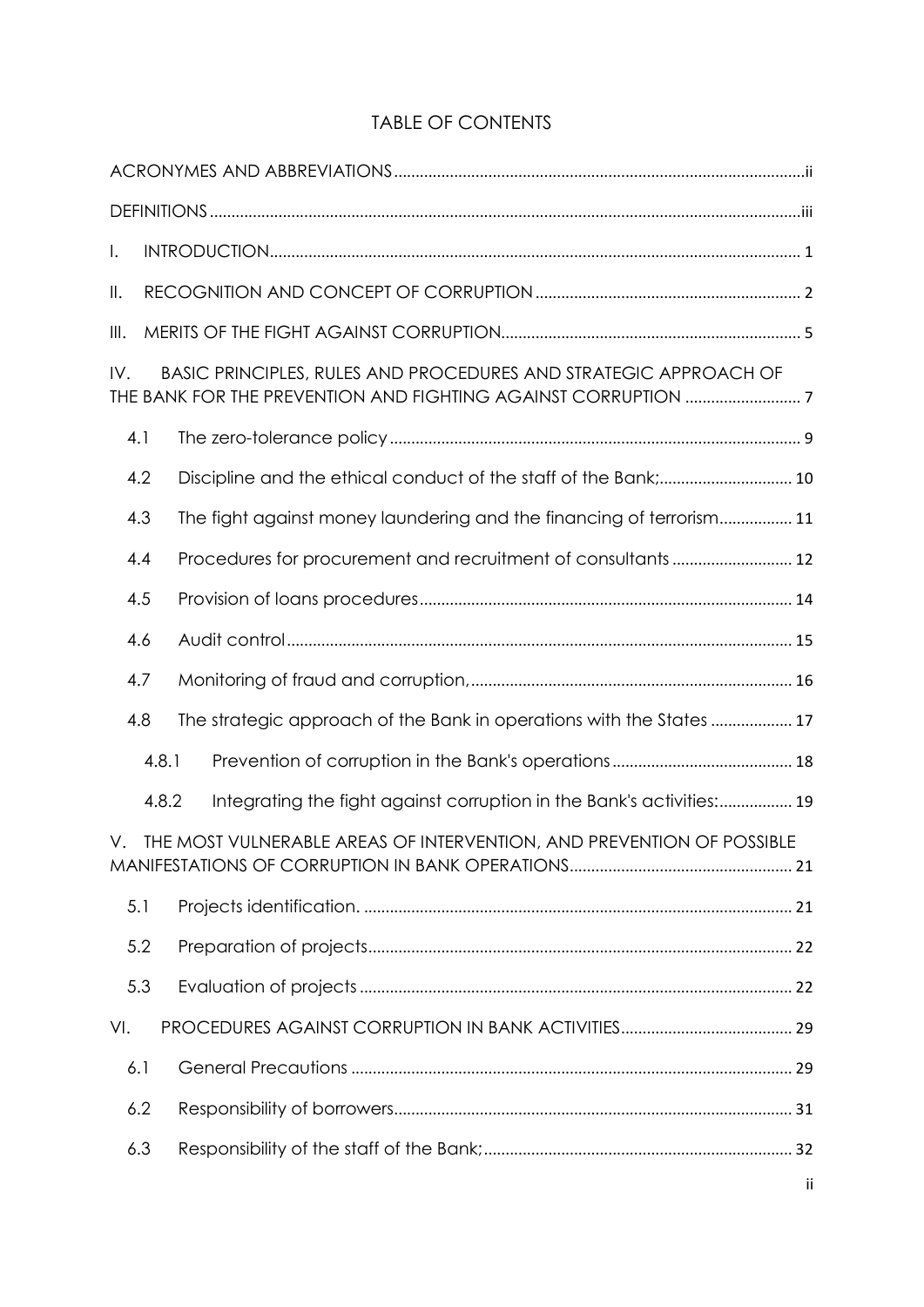|      | 6.4  |  |
|------|------|--|
|      | 6.5  |  |
|      | 6.6  |  |
|      | 6.7  |  |
|      | 6.8  |  |
|      | 6.9  |  |
|      | 6.10 |  |
|      | 6.11 |  |
|      | 6.12 |  |
|      | 6.13 |  |
|      | 6.14 |  |
|      | 6.15 |  |
|      | 6.16 |  |
| VII. |      |  |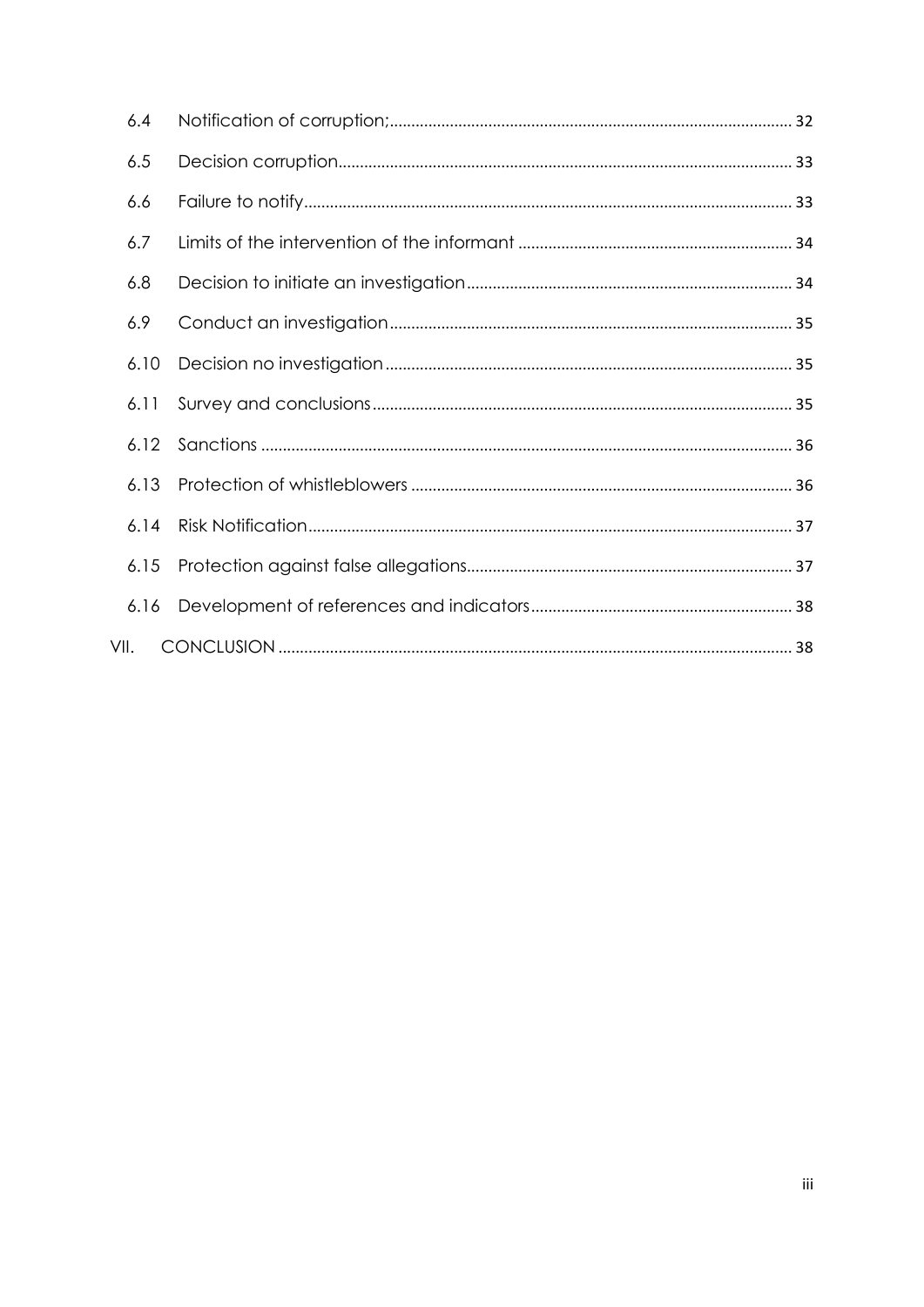# <span id="page-3-0"></span>ACRONYMES AND ABBREVIATIONS

| <b>ITO</b>   | : International tender offers                                  |
|--------------|----------------------------------------------------------------|
| NTO          | National tender offers                                         |
| <b>MDB</b>   | : Multilateral Development Bank                                |
| <b>ECA</b>   | United Nation Economic commission for Africa                   |
| <b>MCC</b>   | Mixte Consultative Commission                                  |
| <b>FCSC</b>  | Fraud and Corruption supervising committee                     |
| <b>FCID</b>  | : Fight against corruption and integrity department            |
| <b>PPFCM</b> | : Policy and prevention and fight against fraud and corruption |
|              | procedure manual                                               |
| <b>PASD</b>  | : Poverty alleviation strategy Document                        |
| <b>IAAWG</b> | : Intergovernmental action against money whitening group in    |
|              | <b>West Africa</b>                                             |
| AU           | : African Union                                                |
| <b>WAEMU</b> | : West African Economic and Monetary Union                     |
| WAMU         | : West African Monetary Union                                  |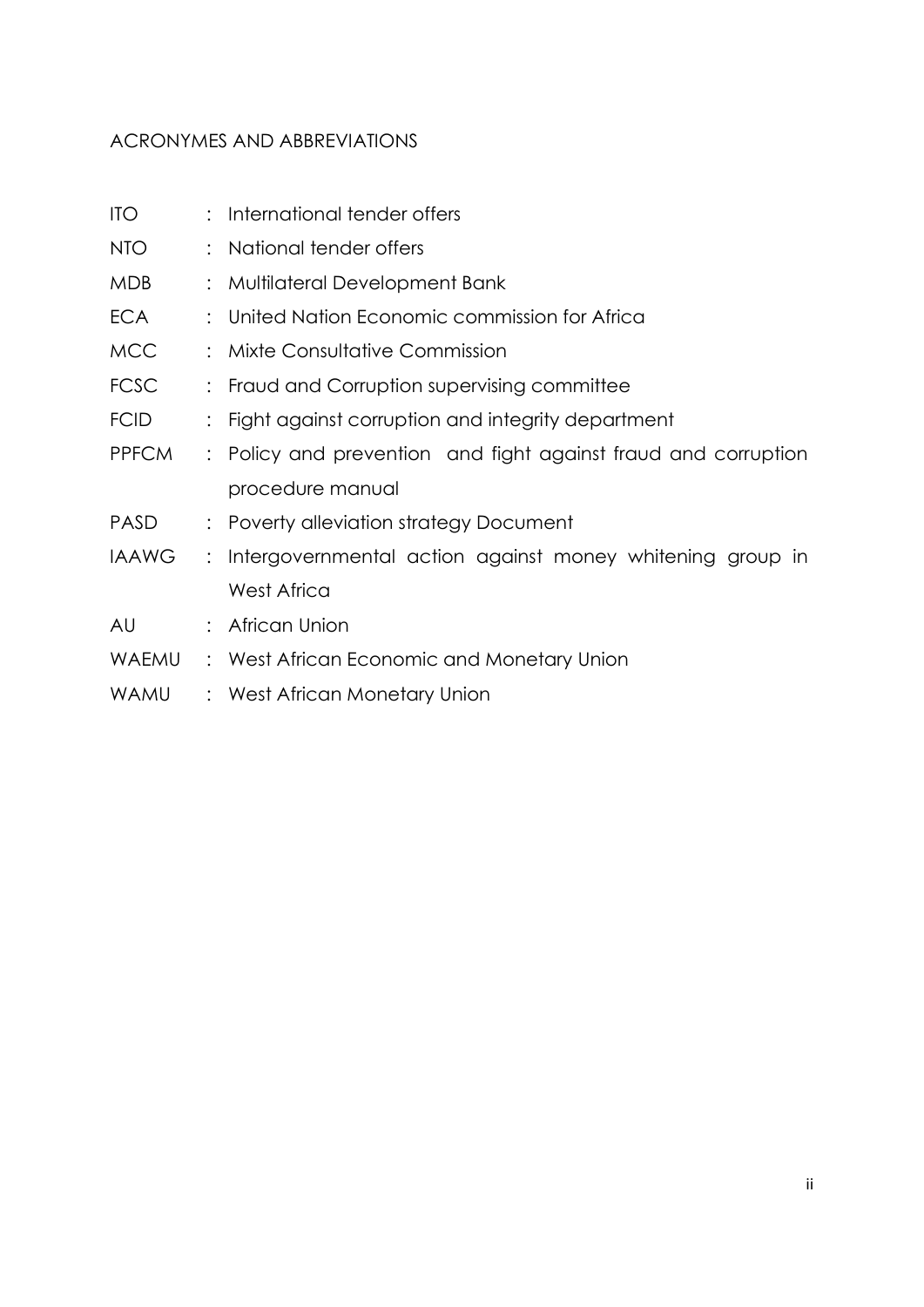### <span id="page-4-0"></span>DEFINITIONS

The following terms and phrases shall have the following meanings when used herein.

"Bank" means the West African Development Bank.

"Money whitening" means the acquisition, possession or use of proceeds of corruption or related offenses, or conversion, transfer, concealment or disposition of property to hide the true nature, origin, source, location or ownership of assets derived from corruption or related offenses.

Code of Ethics" Code of Ethics of BOAD

"Coercion" means the act of violating or harming, or threatening to impair or harm, directly or indirectly, any party or their property to influence the actions of that party;

"Collusion" means an arrangement between two or more parties to achieve an improper purpose, including influencing improperly the actions of another party;

"Corruption" is the offering, giving, receiving or soliciting, directly or indirectly, anything of value to influence improperly the actions of another party;

"Denunciator" means an employee of the Bank, representing a regional or non-regional corporation, or any third party shall bribery involved in a transaction of the Bank by contacting the Bank anonymously or short.

"Hijack" means a deliberate act of any person who appropriates funds or public or private property entrusted to the specific purpose of the exercise of his official functions.

"Member States" means the Member States of the UEMOA

"Exclusion" means declaring a company or an ineligible person, permanently or temporarily, to bid, participate as a subcontractor to contract or to benefit. "Fraud" means any act or omission, including a misrepresentation, that misleads or attempts to mislead, a party to obtain, directly or indirectly, a financial or other benefit or to avoid an obligation ;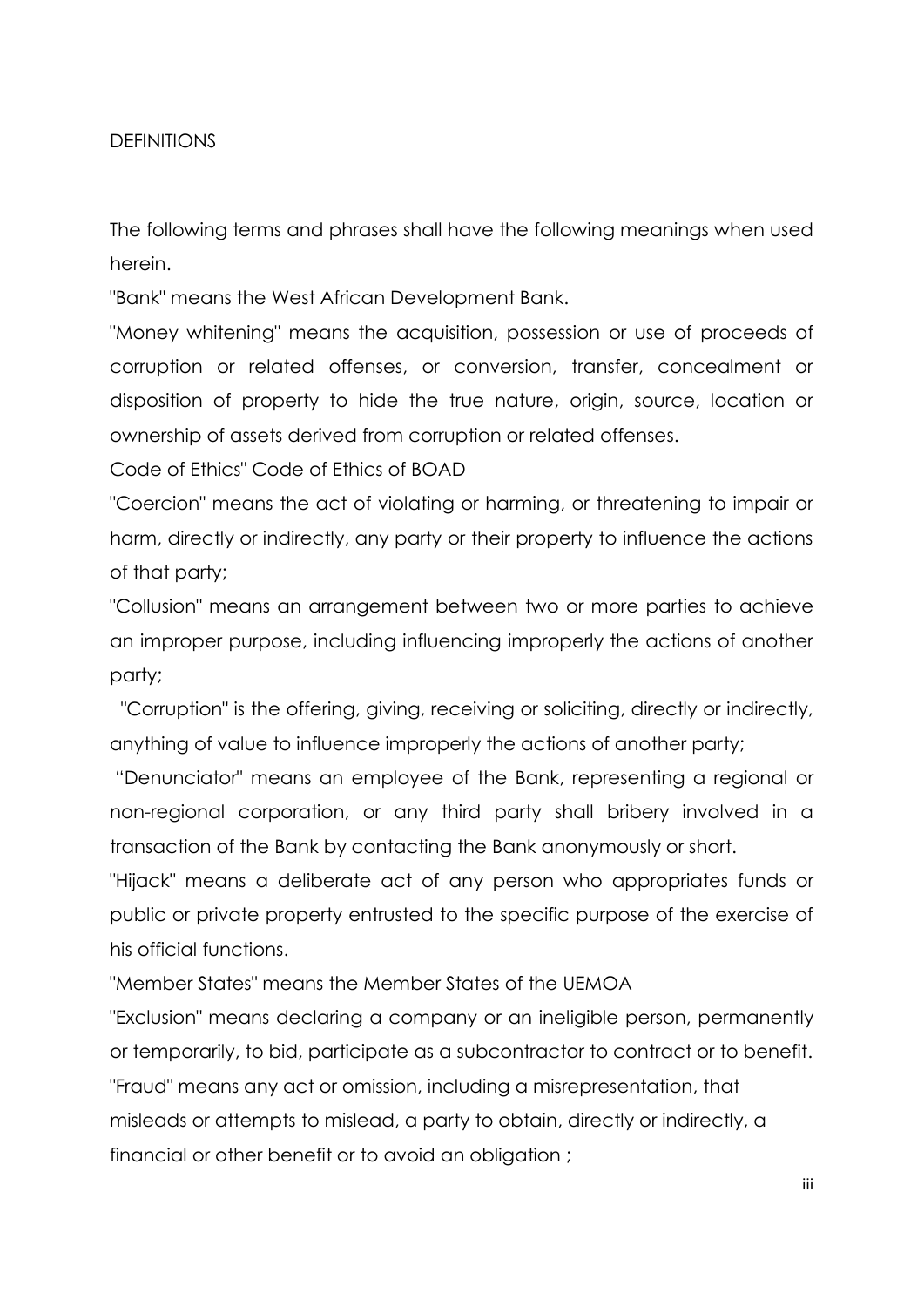"Zero Tolerance Policy" means the policy in effect within the BOAD that does not tolerate any act of corruption in loan and non-loan of the Bank.

"Denunciator protection" means all the measures taken to shelter retaliation anyone who denounces fraud and corruption in Bank projects.

"Procurement Rules" means the rules and procedures of the Bank for the procurement of goods and works and the Bank's rules and procedures for the use of consultants.

"**Staff Regulations**" means the Staff Regulations of the BOAD.

"**Retaliation**" means any action taken against an employee of the Bank or entity due to the denunciation of a lack of the rules and regulations of the Bank by a company, person or any other entity.

"Bribery" means the action of providing benefits or commission in order to influence the actions or decisions of a person in the exercise of his official functions.

"Status" means the status of the BOAD

"Staff status" means the rules that governing staff of the BOAD

"Union" means WAMU or WAEMU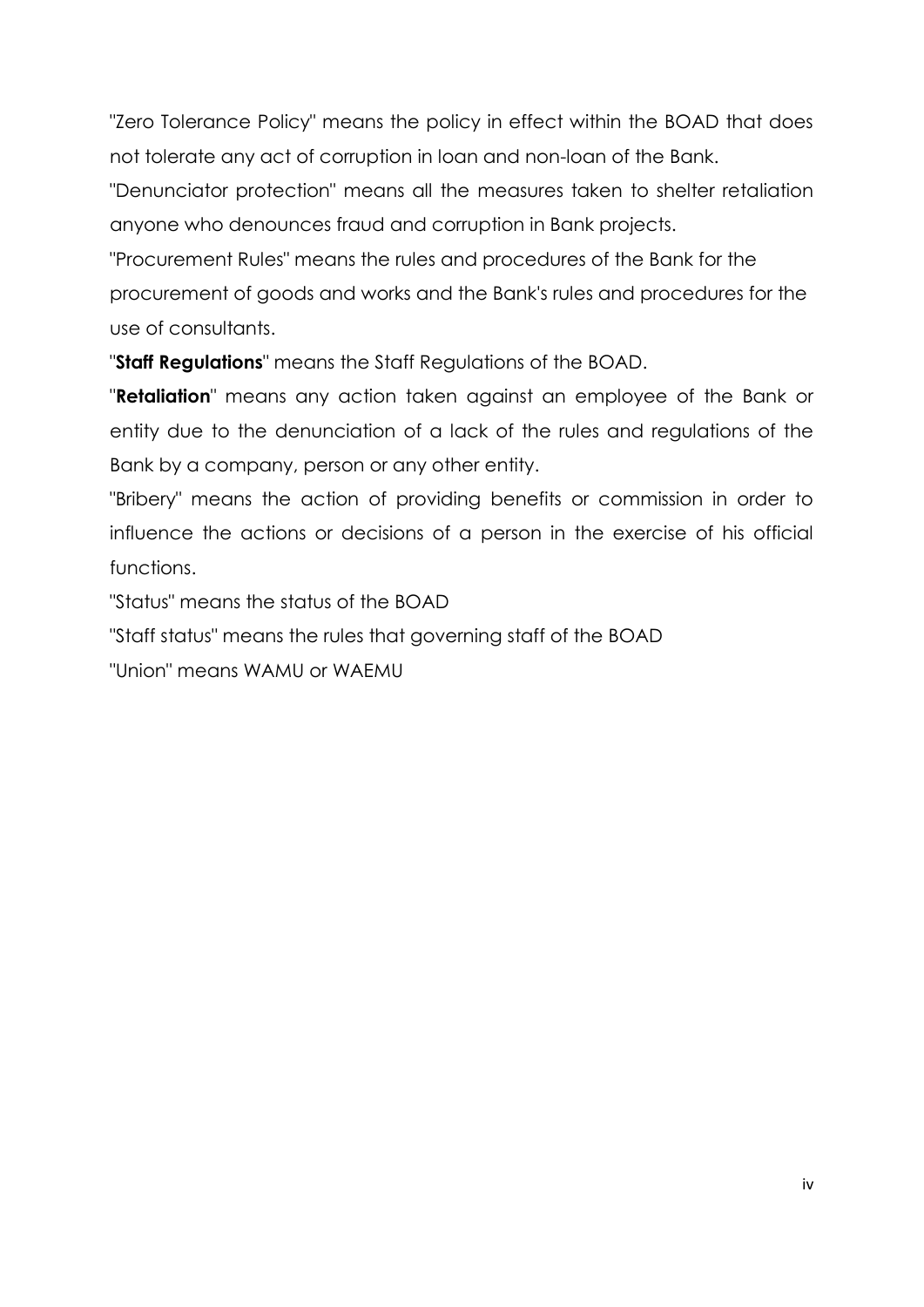### <span id="page-6-0"></span>I. INTRODUCTION

**.** 

01. Manual of Policy and Procedures for Prevention and Fight against Corruption and Fraud (MPPCF) aims to: i) provide a working definition and a conceptual framework for understanding the various forms, types and levels of corruption; ii ) specify under what conditions and how corruption and fraud can occur in the operations of the Bank and the terms of their prevention and iii) establish procedures on how the Bank staff and other employees working on the Bank's activities must respond to acts of corruption and fraud in the operations of the Bank.

02. The MPPCF is drawn particular from: i) the bylaws of the (bylaws), the rules and code of conduct of the Staff, the Code of Ethic and other rules and procedures of good governance and good conduct relating to corruption and fraud in the operations of the Bank; ii) the uniform Framework for Preventing and fighting against fraud and corruption prepared by the working group on the fight against the corruption of the international<sup>1</sup> financial institutions in September 2006 and the policies and procedures adopted in this regard by those institutions. It complements ongoing initiatives to strengthen the safeguards of the Bank through inspection functions and mediation.

03. The fight against corruption and fraud is a battle to be fought on several fronts to reduce incentives in this regard and to remove the gains and, at the same time, increase the risks associated.

04. The MPPCF is structured into seven sections. In addition to this introduction (section 1), section 2 discusses the formal recognition of corruption and defines the concept of corruption, including a working definition and a typology and levels of corruption; Section 3 presents the well validity of the fight against corruption by reviewing recent

 $1$  It is the Group African Development Bank, Asian Development Bank, the European Bank for Reconstruction and Development, the Group of the European Investment Bank, the International Monetary Fund, the Group Inter-American development Bank and the World Bank Group.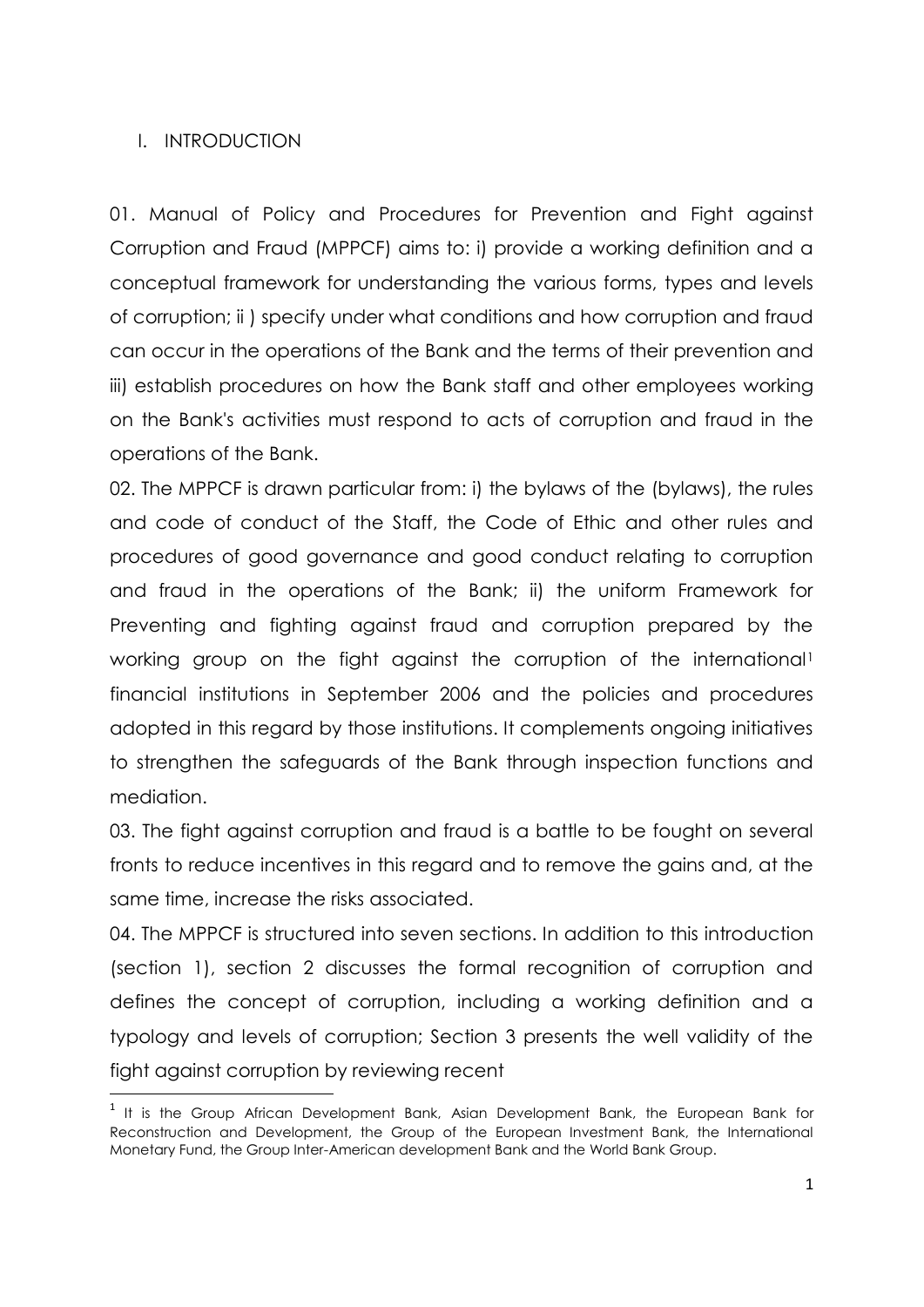conclusions that demonstrate the negative impact of corruption on economic development, Section 4 presents the basic principles, rules and procedures and the strategic approach of the bank for the prevention and the fight against corruption; Section 5 examines the most vulnerable intervention areas and presents the possible manifestations of corruption in the Bank's activities; Section 6 discusses the responsibility of the staff of the Member States, the World Bank, and other providers of the Bank in the prevention and fight against corruption, and describes the procedures and guidelines for the management of cases of corruption in operations of the Bank.

## <span id="page-7-0"></span>II. RECOGNITION AND CONCEPT OF CORRUPTION

05 Corruption<sup>2</sup> is one of the main symptoms of dysfunction of governance, characterized by failure of institutions to enforce rules of transparency, promote effective standards that condemn the venality and institute sanctions and enforcement mechanisms from those standards in the interest of transparency and accountability.

06. The Bank recognizes that fraud and corruption exist in all sectors of society. Therefore, these guidelines apply to fraud and corruption in Bank operations in both the public sector and the private sector in its daily operations.

07. For the implementation of its strategy, the Bank considers corruption as the practice of extortion and abuse of power, abuse of public trust and the Bank for personal use. That is why the Bank has governance documents and operational procedures advocating transparency and probity which noncompliance with basic principles can enter into the practice of corruption and fraud.

08. The strategy and the approach presented in MPPCF comply with UN Convention on Corruption and the efforts and arrangements put in place for

**THE CONTEN 18 ENETA 18 ACCORDED**<br><sup>2</sup> In the context of these guidelines, corruption is understood in a broader sense to include fraud and money laundering.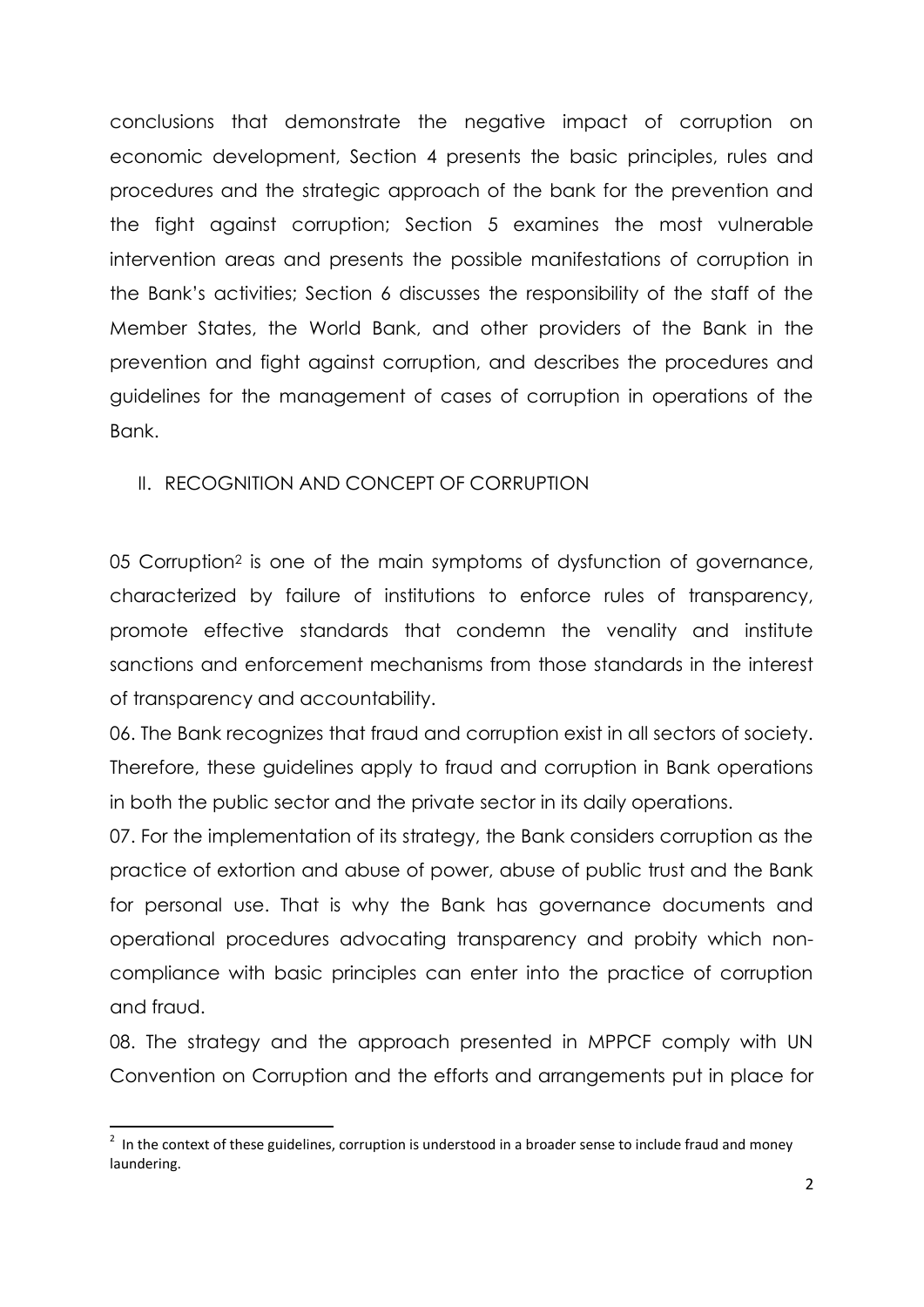transparency, good governance, the prevention and the fight against corruption. The African Union Convention on Preventing and Combating against Corruption, adopted in July 2003 by the African Heads of State, identifies nine key elements below as corruption acts:

- The solicitation or acceptance, directly or indirectly, by a public official or any other person, of any goods of monetary value, or other benefit, such as a gift, favor, promise or a benefit for himself or another person or entity, in exchange for the performance or omission of an act in the exercise of its functions;

- The offering or giving to a public official or any other person, directly or indirectly, of any goods of monetary value, or other benefit, such as a gift, favor, promise or a benefit for himself or another person or entity, in exchange for the performance or omission of an act in the exercise of its functions;

- The performance or omission by a public official or any other person, acting in the exercise of its functions for the purpose of illicitly obtaining benefits for himself or for a third party;

Hijacking by a public official or any other person, property belonging to the State or its agencies he has received in the course of his duties, for purposes unrelated to those for which they are intended, to his own advantage, to that of an institution or that of a third party;

- Offering or giving, promising, solicitation or acceptance, directly or indirectly, any unjustified advantage granted to a person or proposed by a person holding a responsible position or any other position in a private sector entity, for its own account or that of another person, in exchange for the performance or omission of an act contrary to the requirements of its functions;

- The offering, giving, solicitation or acceptance, directly or indirectly, offer or promise of an unjustified restriction on a person or by a person stating or confirming advantage that it is able to influence improperly the decision of a person performing functions in the public or private sector, in return for this advantage, that it is destined to itself or to another person, as well as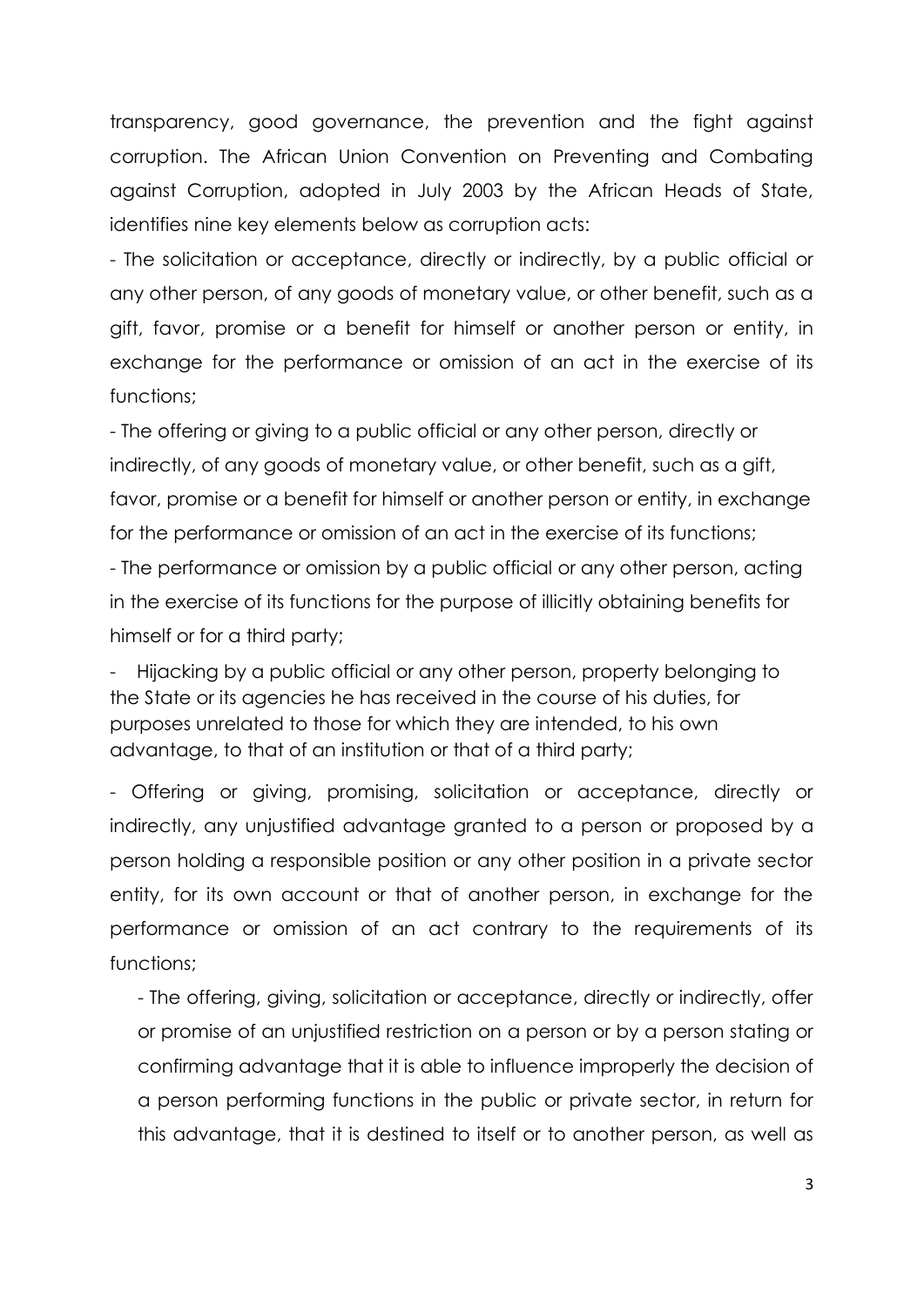demand, the receipt or acceptance of the offer or the promise of such an advantage, in consideration of such influence, that it was or was not actually exercised or she was or not decisive for the expected results;

- Illicit enrichment;

- The use or concealment of product of any of the acts referred to in this article;

- Participation as author, co-author, intermediate, instigator, accomplice before or after any manner whatsoever, to the commission or attempted commission of, or in any collaboration or conspiracy to commit any act referred to in this manual.

9. Content and expressions of corruption and fraudulent maneuver vary considerably and require a differentiated response.

10. Although it is essentially that public officials act in the best interest of private enterprises, corruption, according to the extent of practical, can be categorized by type as follows:

- "Small corruption" means the exploitation of its official position for private gain in the performance of routine public services, public officials elected / appointed or in contact with the public, including the police, officers, customs officers, tax officials, etc.. ;

- The "great corruption" occurs when the process of public decision-making, as well as its design and implementation, including its officers - appointed / elected - are compromised (state capture). Great corruption is very common in the process of privatization, public procurement and issuing permits and approvals;

- "Systemic corruption" is said when both small and great corruptions are practiced. Systemic corruption is the biggest obstacle to development effectiveness because it introduces the venality in the delivery of public services and in the process of public decision making while increasing the cost to the business.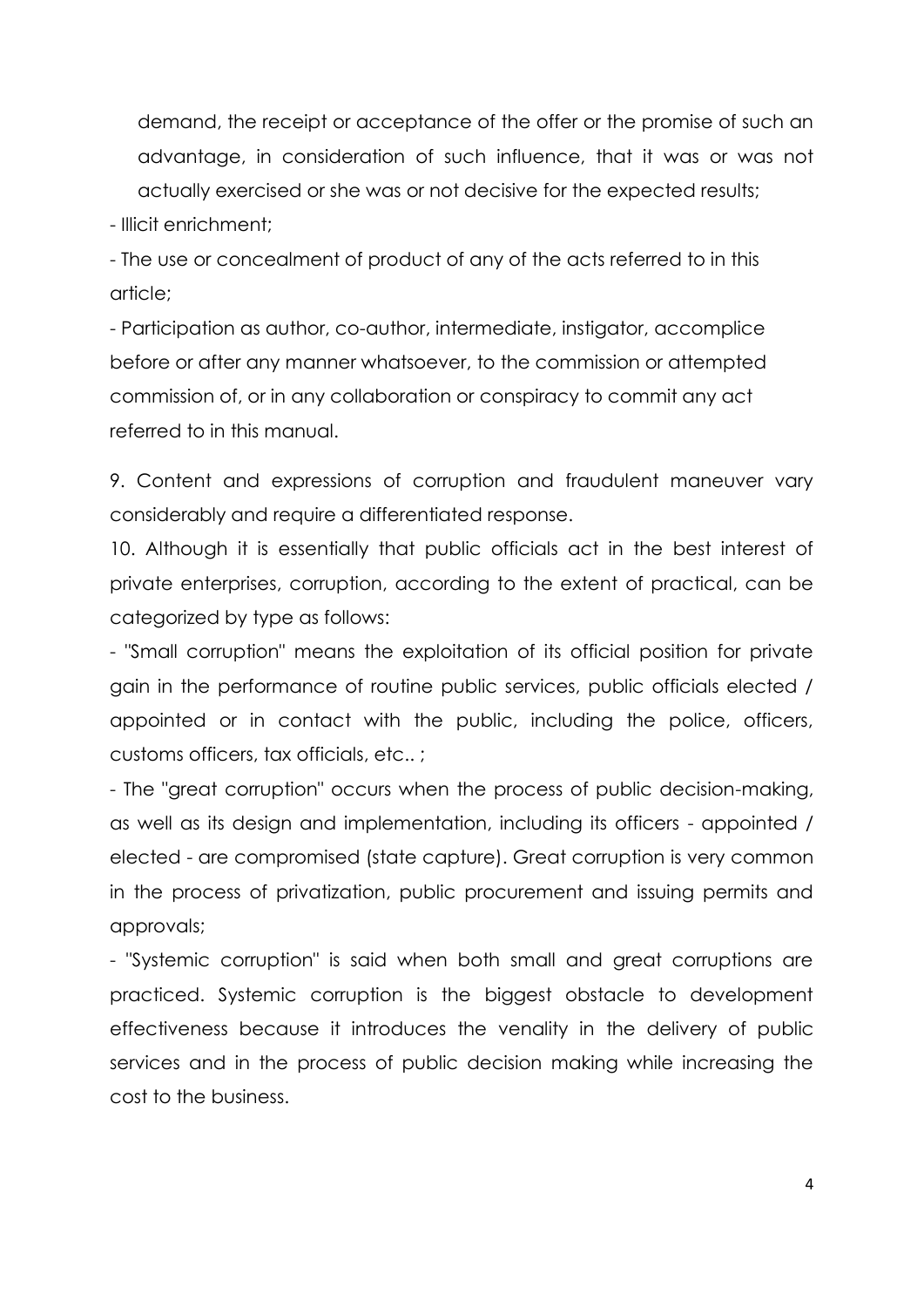11. On the levels of corruption, the acts of corruption can be classified according to the level of interaction. The acts of corruption and fraudulent maneuver intervene usually at three levels as follow:

- Corruption in everyday actions: in the interactions between elected / appointed officials and citizens, corrupt practices concerning remittances, selling favors, non-performance of a duty and extortion.

The objective of these actors may consist to bypass the regulations, to obtain preferential treatment from the officials to avoid payment of statutory taxes, or contribute to the personal enrichment of public officials in addition to their public sector salary. Examples of such corruption include commission ask from traders, bribes to facilitate or ensure a favorable treatment of requests by officials, requests for additional payment to citizens seeking public services, etc..

- Corruption in the public sector: at this level, corruption includes payments to superior, payments to obtain public post, the favors to public officials, collusion in fraud, and abuse of public goods from the State enterprises.

The objective of these actors is to exploit their positions to increase their salary, ignore the rules and regulations for the benefit of family and ethnic ties, selling information for internal use as well as hijack public resources for personal enrichment.

*Examples of these types of corruption include insider trading (selling*  information in the context of public procurement), the withholding of *information on procedures and regulations, the presence of officials on the board of companies who deal with the State (conflict of interest), public officials who accept positions in companies that are contractors of the State, etc.*

<span id="page-10-0"></span>III. MERITS OF THE FIGHT AGAINST CORRUPTION

12. Evidence of the negative impact of corruption on economies and societies abound. It appears from a lot of research done both in and outside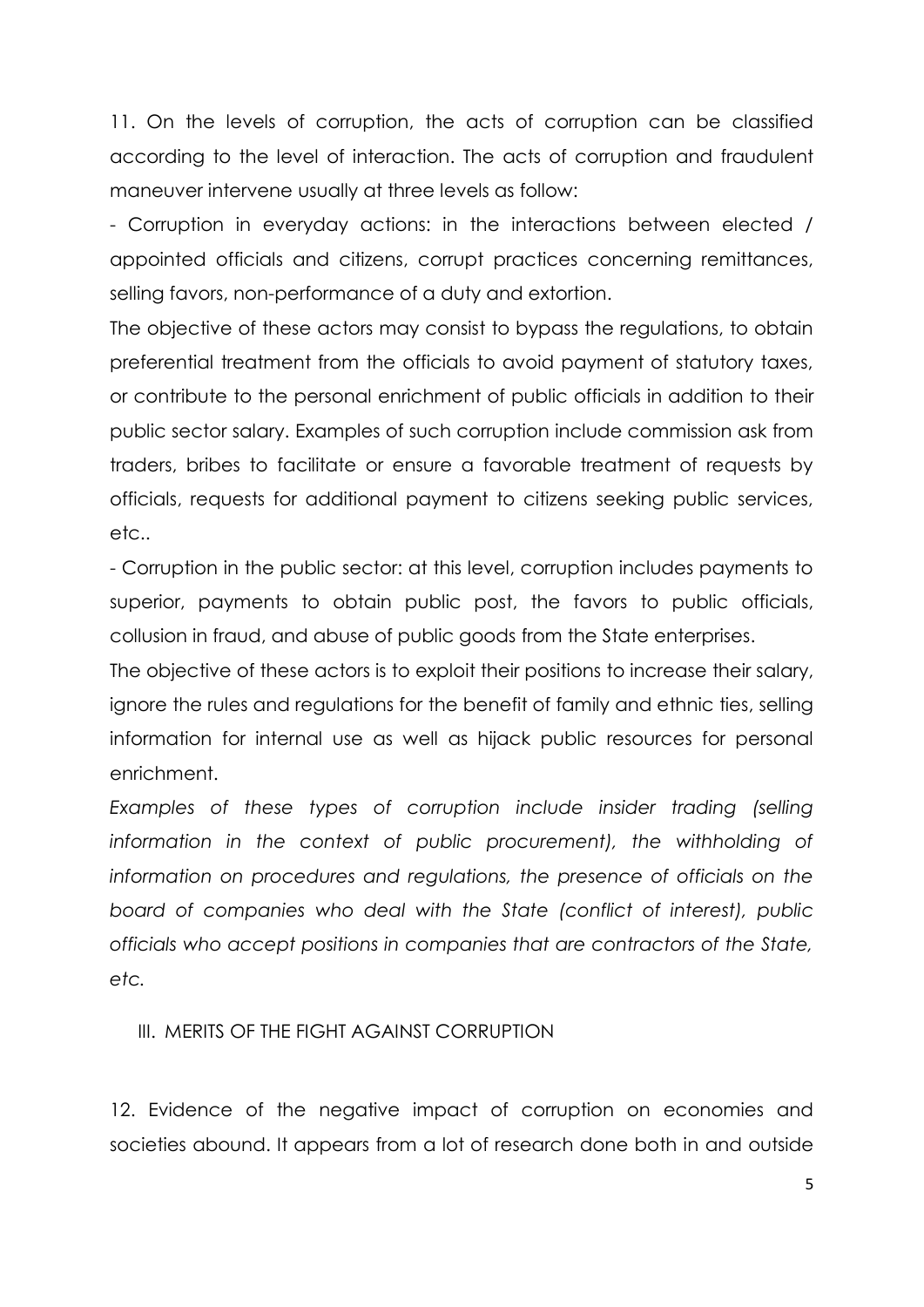the Member States that corruption is a factor that undermines political stability and economic progress slows down and causes social crisis.

It is generally shown that corruption and fraudulent practices are partly responsible for the incidence of poverty, and report findings in governance argue strongly in favor of a systematic and comprehensive strategy to address phenomenon.

Similarly, the results of investigations into several countries including the corruption perception index (CPI)<sup>3</sup> of Transparency International, confirms a strong positive correlation between corruption, economic governance / business and growth.

13. International data support the deep and disturbing effects of widespread corruption in the performance of public institutions and development effectiveness. It is shown that corruption can increase up to 100% of the cost of goods and services provided by the State. By altering the allocation of resources, it increases the cost of public services, reduced quality, and limit access for the poor.

14. The household survey showed that the poor spend a disproportionately higher percentage of their income on bribes than the rich; the low-income households spend an average of 2-3% of their income on bribes, against 0.9% for the richest households. Corruption can also cost to the governments up to 50% shortfall in tax revenue, while helping to reduce the foreign and domestic investment by increasing the cost and risk associated with the business.

15. Empirical research on the nature and prevalence of corruption shows that the phenomenon is rooted in countries with weak institutions and a political system, which leads to the conclusion that "any policy that creates an artificial gap between demand and supply, creates a profit opportunity for opportunistic intermediaries. "Conversely, organizations and States with strong institutions of good governance and competitive economies are those which, according to studies, would benefit from the benefits of economic growth because they have few annuity situations to capture.

**.** 

 $^{\rm 3}$  Transparency International, « corruption perception Index», www.transparency.org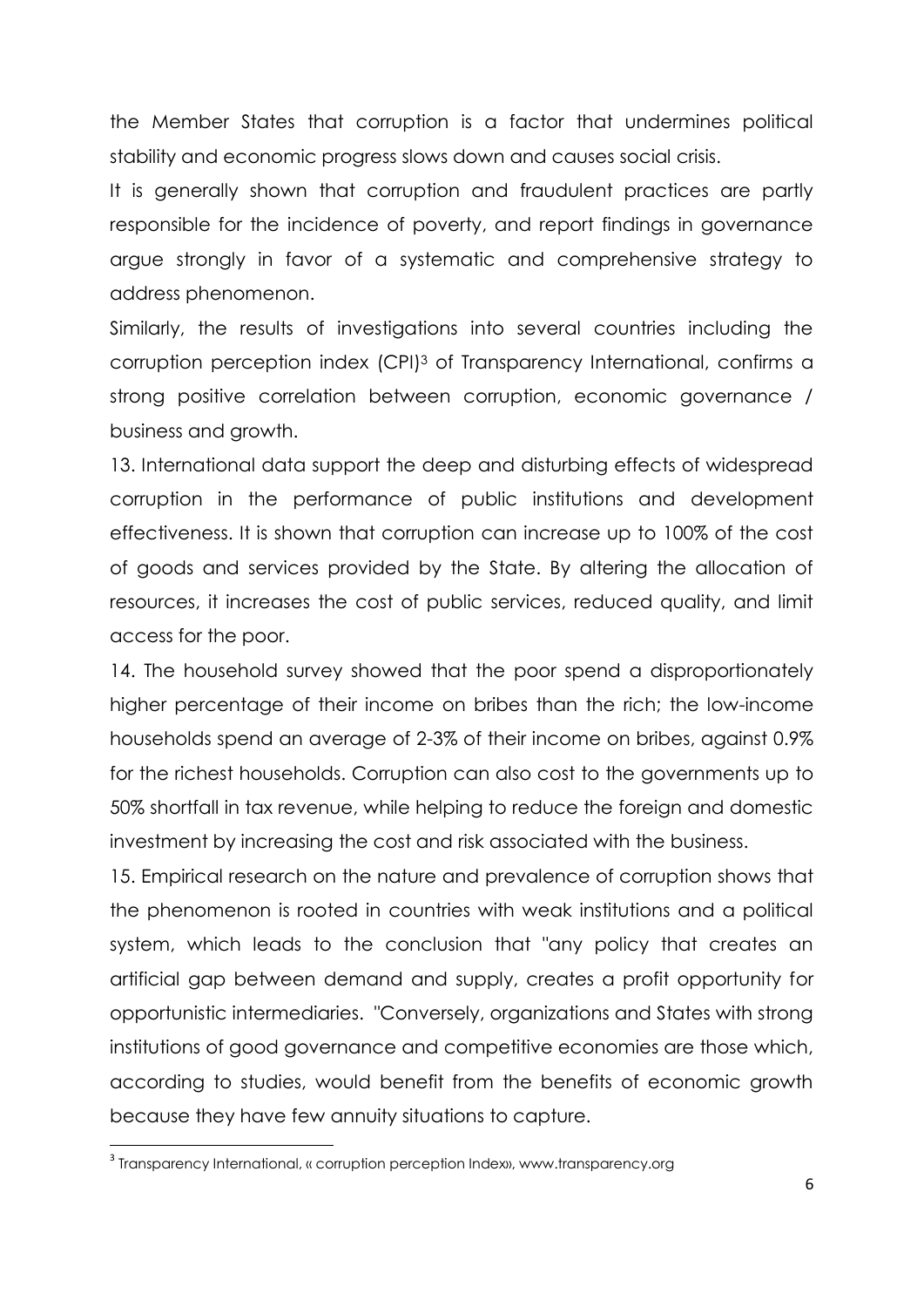16. The incidence of corruption is also a function of the probability of been arrested and punished. Studies indicate that corruption has grown in countries or institutions where the government system does little to stop bribes and other corruption practices, prompting the main violators of the law or regulations in force to believe that they are unlikely to be arrested and, if necessary, have to answer for their actions before the courts.

17. More recently, an empirical study of several countries conducted by international partners on the basis of best practices across the world has identified the persistence of corruption as a symptom of poor governance. The study evaluated and documented the harmful effects of corruption on the development of social capital, particularly at civil society, and a close interdependence between the transparent and accountable public institutions, an enabling policy environment and efficiency aid and development finance.

# <span id="page-12-0"></span>IV. BASIC PRINCIPLES, RULES AND PROCEDURES AND STRATEGIC APPROACH OF THE BANK FOR THE PREVENTION AND FIGHTING AGAINST **CORRUPTION**

18. The Treaty of the Union and the Constitution assign to the Bank the mission to promote the balanced development of Member States and contribute to the economic integration of West Africa. To achieve its goal, the Bank uses internal and external resources collected or available to finance investment projects and programs which aim at economic and social development of its member states (Article 2 of the bylaws).

19. In this context, the founding texts confer to the Bank the responsibility to ensure that resources for funding any loan made or guaranteed by itself are used solely for the purposes for which the funding was provided on the one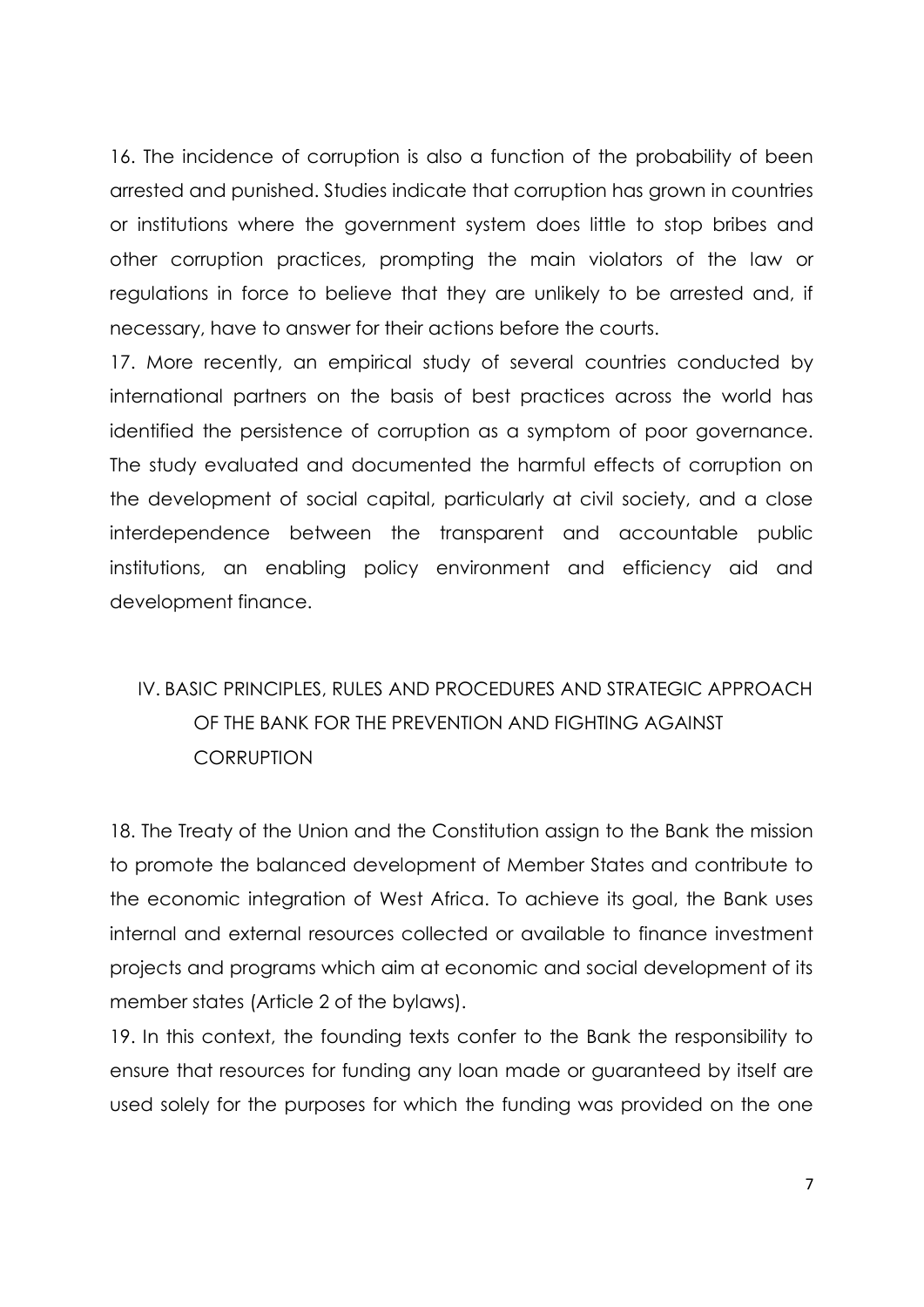hand and, secondly that the products of its activities and financial resources are properly managed.

20. Thus the Bank has adopted the principles and rules of engagement involving transparency, ethics, prevention and the fight against corruption and fraud at the center of its activities. Under these principles, "BOAD does not finance a project if it can have uncontrollable negative impacts on the environment, or the point of view on the control measures against money whitening and terrorist financing, the project is not satisfactory. The amount that come from the Bank's funding must be exclusively allocated for the purposes for which they were granted, taking into account considerations of economy, efficiency and market competition, and ensuring the absence of unusual commercial expenses in part of project implementation. "(Statement of General Policy, December 17, 2009, Title II, paragraph 7).

21. In addition to the above provisions, the Bank, by providing or guaranteeing financing, gives importance that is due to the consideration of the ability of the borrower and, if applicable, the guarantor, to cope with the imposes funding commitments. Also she adopted operational procedures for the evaluation, supervision and ex-post evaluation of projects as well as for the assessment, decision and collateral management.

22. The correlation between good governance, regional balance and poverty reduction in the Member States is underlying in the Articles under which "the choice of actions to which it will apply its competition, it will give priority consideration to those likely to facilitate the development of members of the most disadvantaged by natural conditions ... Union (Article 2 in fine) states.

23. In this sense, good governance is an important factor in the fight against poverty. Bank joins the increasingly growing consensus at the development partners level in favor of the Poverty Reduction Strategy Document (DSRP), which made good governance an integral part of poverty reduction, especially for countries that have benefited or wish to benefit from the HIPC initiative.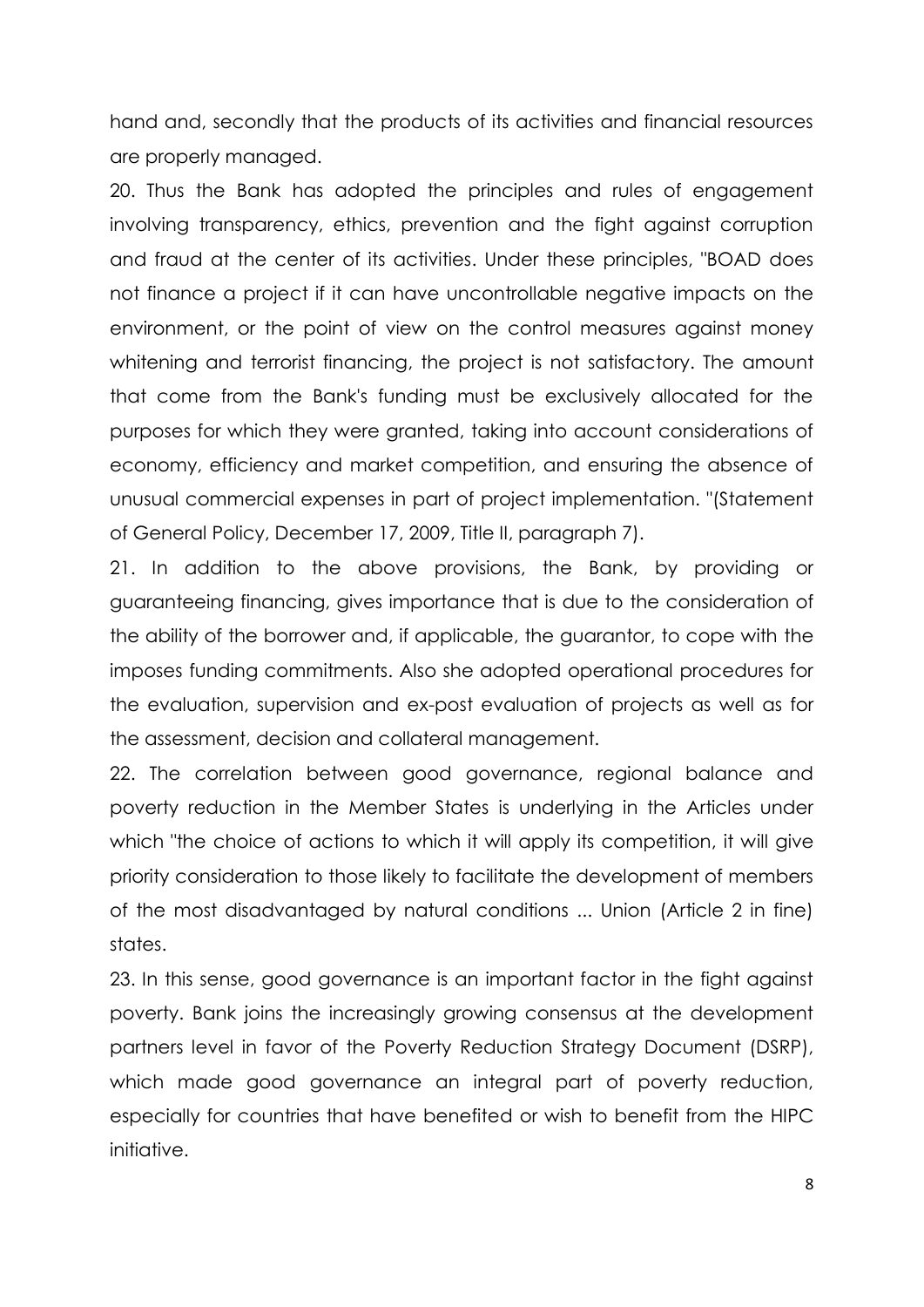24. To fulfill its reasonable diligence responsibility, the Bank has adopted a proactive approach to preventing corruption in its operations, as evidenced by initiatives to ensure reform and periodic modernization of procedures for the award of contracts, procedures made available for disbursement and audit function (audit Committee within the Board of Directors, Division of Internal Audit within the audit Department).

For the same purpose, have occurred or are studying innovations in inspection functions, mediation and transaction risk.

25. In addition, the Bank has several internal mechanisms and procedures to prevent and punish corruption in its operations, namely the Code of Ethics, the Disciplinary Board, and the Joint Consultative Committee (JCC).

### <span id="page-14-0"></span>4.1The zero-tolerance policy

26. The policy of zero tolerance of the Bank is fully applied when there is credible evidence of corruption or fraud involving its staff and its activities. Similarly, measures are taken to ensure that the processes and internal procedures of the Bank comply with the highest standards of accountability and integrity. Under this policy, in accordance with the staff regulations and staff rules, the Code of ethics defines acceptable standards of behaviour. Under this Code, staff whose involvement in corrupt practices or fraudulent in the exercise of official functions is established, subject to a thorough inquiry and is severely punished in accordance with the staff regulations of the Bank.

27. Zero tolerance applies also to the conditions agreed in any agreement or contract of loan, guarantee or any other operational conventions (the "operational contracts'). When the Bank establishes credible evidence of corruption in its operations as well as a breach of the obligations arising from operational contracts, it applies a series of sanctions, including the cancellation of a loan in whole or in part. Under the zero-tolerance policy, it is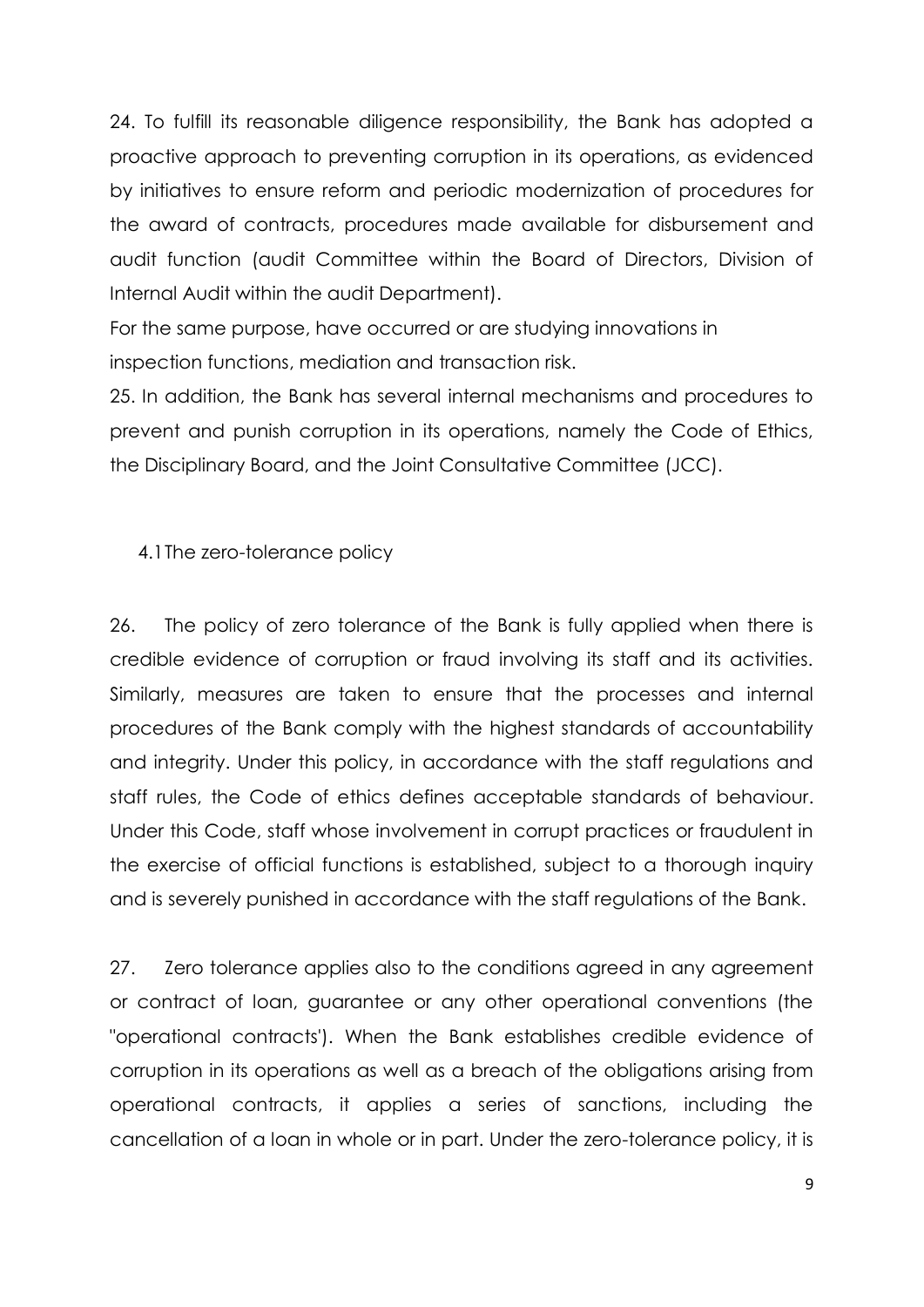not tolerated in the activities of the Bank, any act of corruption, or any fraudulent, of any kind or form whatsoever, and under no circumstances. The policy of zero tolerance of the Bank is entirely in harmony with the policies and procedures adopted by the other MDBs.

<span id="page-15-0"></span>4.2 Discipline and the ethical conduct of the staff of the Bank;

28. The Bank has defined with the commitment of its leaders and its staff, five core values at least three are directly associated with the bulk of the attitude to discipline staff behavioural, of fraud and corruption to know: professionalism, discipline, loyalty, team spirit and integrity. (Regulation No. 2009-010, December 30, 2009).

29. Staff of the Bank devotes a whole chapter (chapter IV) to the discipline of agents. This chapter defines the acts and behaviors prohibited and reprehensible that are inter alia, breach of professional secrecy, the perception of prohibited pay, fraud, breach of trust, corruption and fraud as well as the attempt of these behaviours. It sets penalties ranging from warning to dismissal with or without notice for heavy and serious mistakes, also through blame, layoff, the delay in promotion, demotion and suspension of the guilty recognised agent. Finally, there is created a disciplinary board consisting of an ad hoc basis for each case, which guarantees the right to defence of the offending agent.

30. The Code of ethics, underpinned by the Declaration of the President of the Bank, is a statement of the basic principles governing the staff of the Bank in the course of its activities. It defines the values to promote as well as the basics rules to guide attitudes behavioural and professional agents, and makes a distinction with respect to private acts that are in conflict with the obligations under the status of Member of the staff of the Bank. Failure to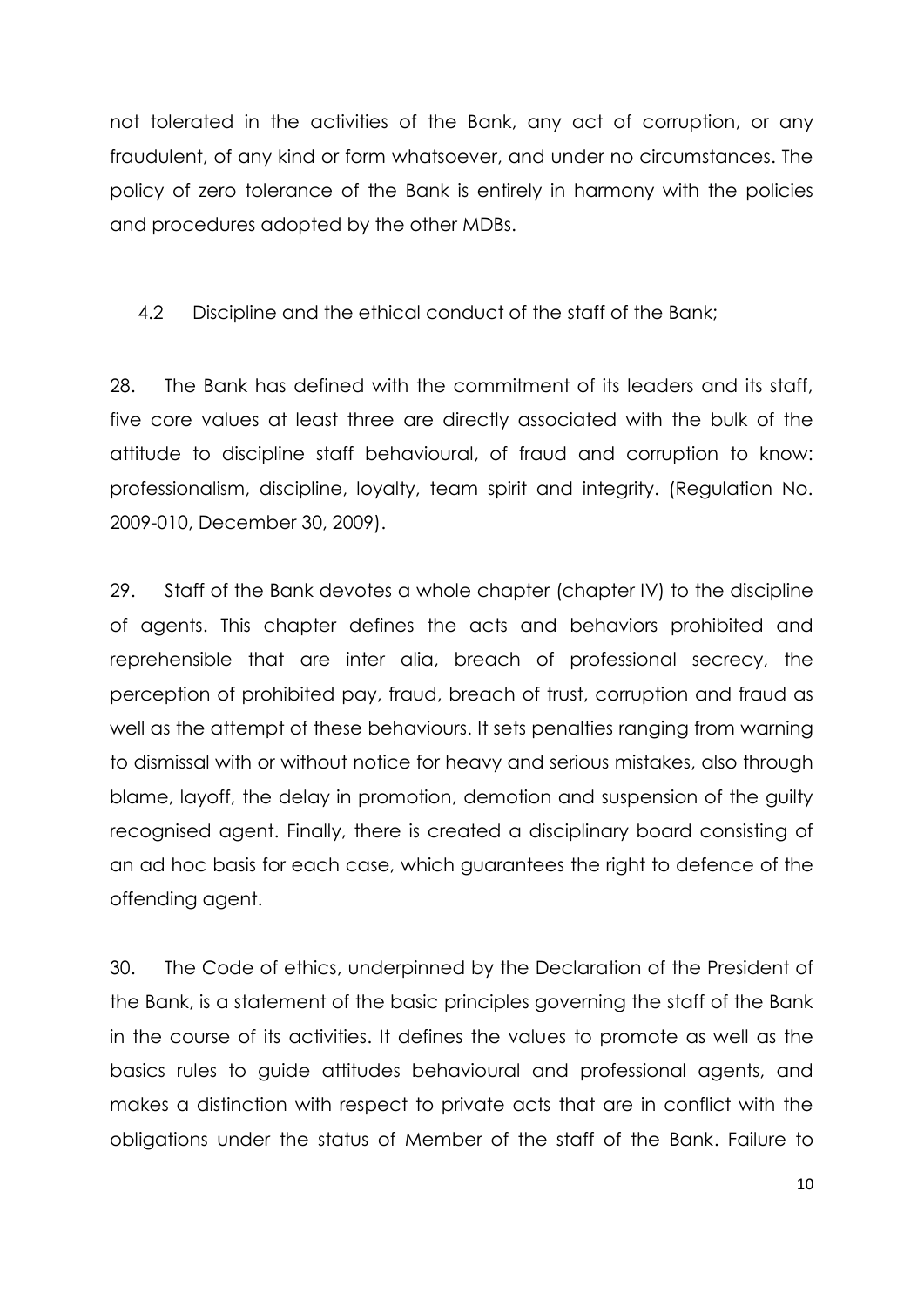comply with the rules set out in the Code of ethics may give rise to actions that could be considered as a breach of discipline or misconduct serious. The offence, if established, is liable to penalties provided in the Statute and the staff rules.

31. The Code of ethics clearly states that there is a conflict of interest in "any situation where private or personal interests could influence the impartial and objective exercise of their tasks or would be issued. Private or personal interests are including any actual or potential advantage for themselves, their families, their other relatives or their circle of friends and acquaintances». This Code establishes an obligation and a mechanism of personal reporting of conflicts of interest for all agents and particularly those who participate "in a loan transaction, of warranty" or any other operation of the Bank.

<span id="page-16-0"></span>4.3The fight against money laundering and the financing of terrorism

32. Following the appeal launched against the laundering of money in the aftermath of the attacks of September 11, 2001, the Bank, as a purveyor of lines of credit to financial institutions and public and private sector funding, felt the need to guard against such eventualities. After a thorough examination of the situation within the framework of a working group, she came to the conclusion that in addressing the issue, should adopt a multidisciplinary approach and multi institutional. Because of existing institutions such as the Financial Action Task Force on Money Laundering (FATF), regional FATF-style bodies and regional working groups specialized in the fight against money laundering GIABA (in West Africa) are better placed to tackle this problem in a multilateral framework, the Bank will continue to play an active support and participation in global and regional initiatives in this regard. Similarly, in line with its mandate, it will concentrate on assisting countries to foster the emergence of appropriate legal and regulatory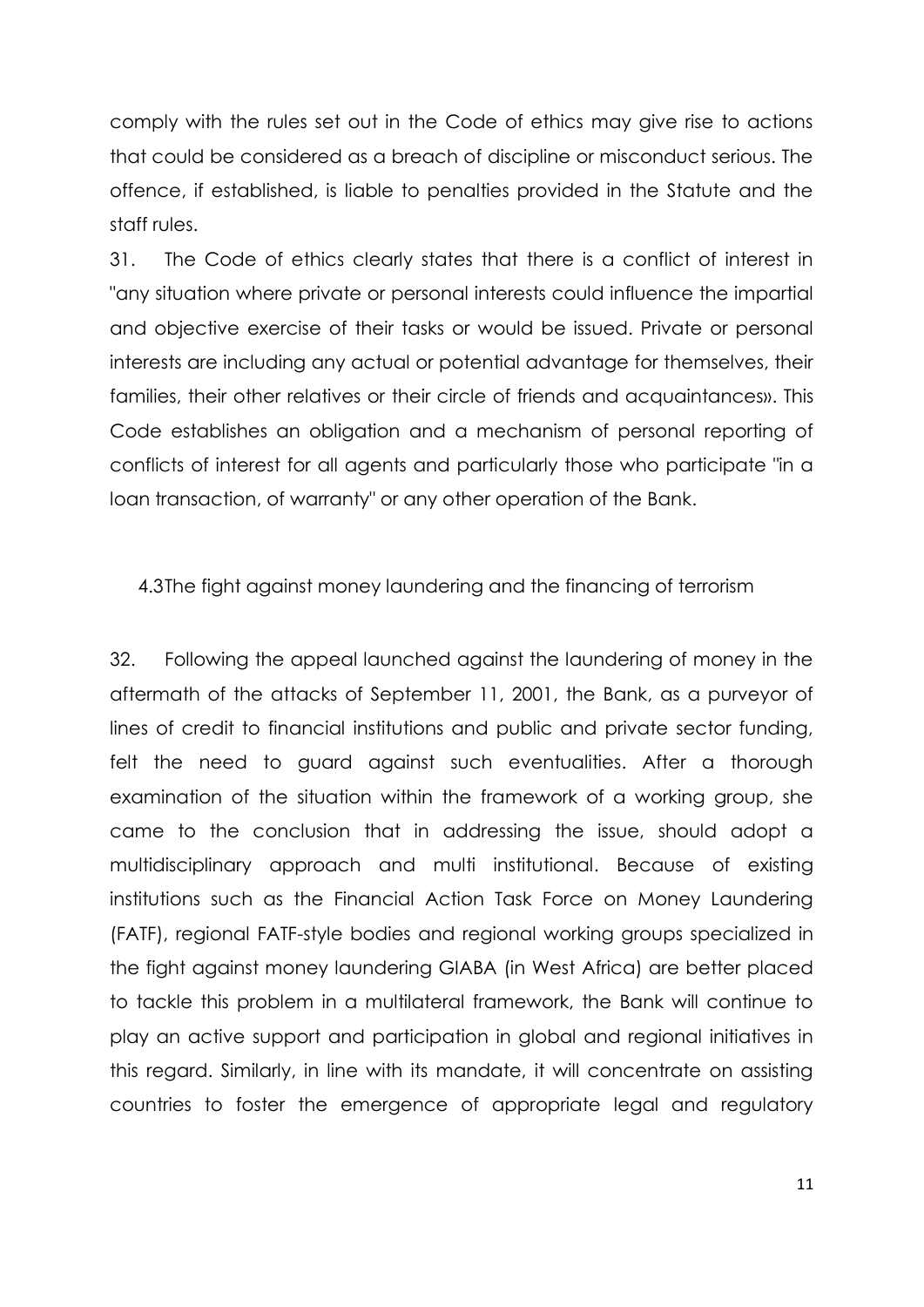systems and plans in order to strengthen economic growth and sustainable development.

33. Within this dynamic operations, the Bank has set up by Regulation No 2006-017 dated November 28, 2006 a device to combat money-laundering and the financing of terrorism, based on a policy statement on the matter. This device is developed in compliance with the UN conventions y relating, the FATF recommendations, the guidelines and rules of UEMOA in the matter. It includes a repository framework, the compendium of procedures, operational procedures. An approval Committee was established to investigate and decide on the approval of records of financing, guarantee and other operations of the Bank, on the basis of the KYC analysis and other parameters of each project. Unit financial security, hosted by the financial security officer conducts investigations and provides the interface for the declarations of suspicion and analysis KYC. The Bank operational contracts incorporate declarations and obligations of borrowers and partners of the Bank in this area, to enable it to implement fully its device.

<span id="page-17-0"></span>4.4 Procedures for procurement and recruitment of consultants

34. The Bank regulations relating to procurement procedures do lend no ambiguity about their approach and treatment of irregular procurement practices.

35. In the instructions to bidders and borrowers (Chapter 3 of the rules of procedure of acquisition of goods, services and works financed by a loan of BOAD, it is stated that, the Bank must ensure that resources from the loan are used only for the purposes for which they were granted. Hence the Bank examines the regularity of the implementation of procedures agreed to in operational contracts, giving advice from non-objections to each step of the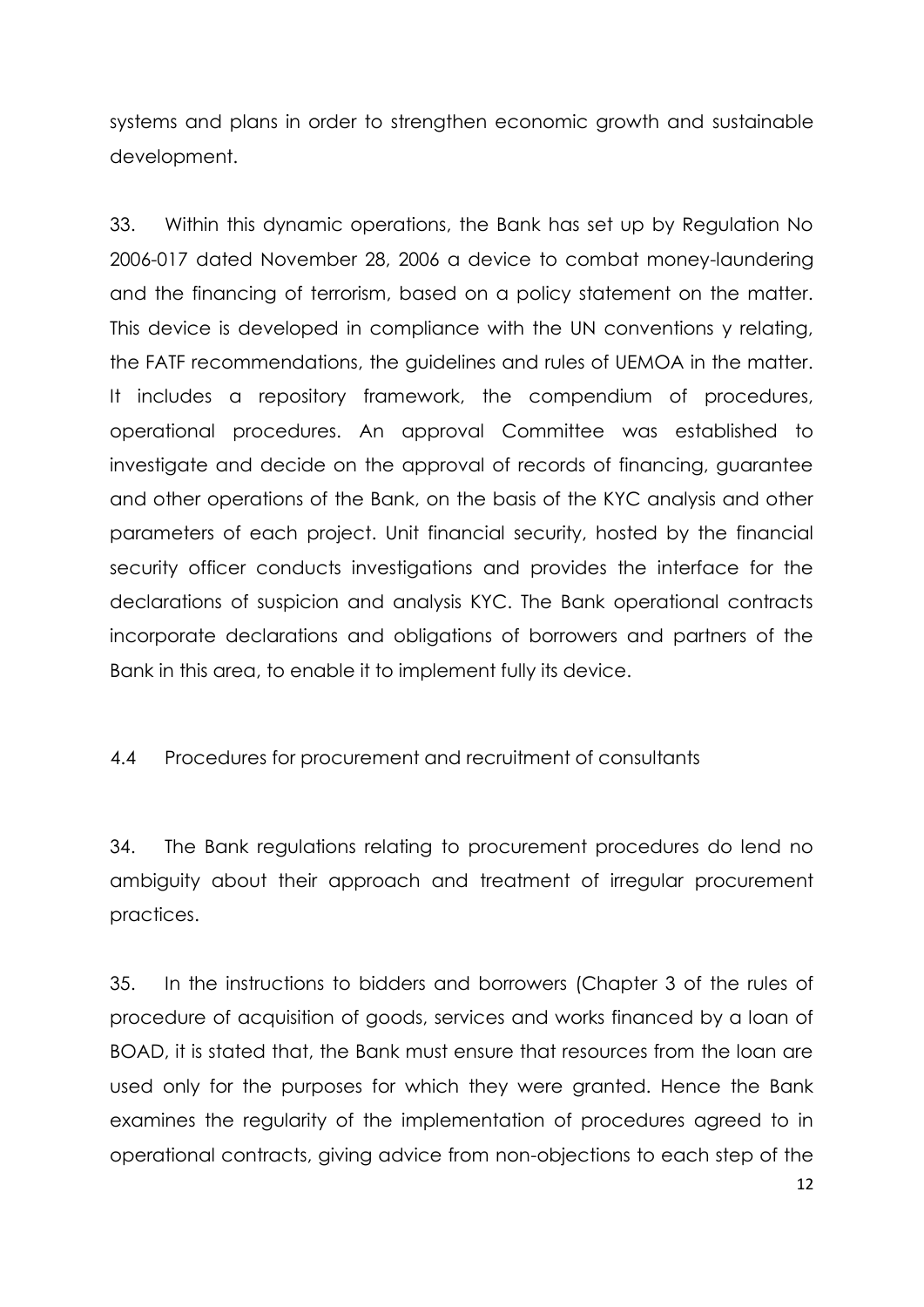procedure. Notwithstanding the notice of no objection, the Bank may rely on the acquisition of non-compliant, if this notice has been given on the basis of incomplete, inaccurate or misleading information provided by the borrower, or if it is established by a court decision following an oversight or an audit of the project, that the market has been awarded as a result of irregular practices.

36. Irregular practices naturally include corruption and corrupt. Material, corruption means to offer, give, receive, or solicit anything of value to influence a responsible action in the process of procurement and performance of contracts, and covers, inter alia, bribery and extortion or coercion that involve threats of injury to the person, property or reputation. As corrupt, they agree to an inaccurate representation of the facts with the aim of influencing the process of procurement or execution of contracts at the expense of the borrower, and include collusion between bidders or bidders and the borrower (before or after the submission of tenders) in order to fix prices of artificial and non-competitive levels offers.

37. Rules and guidelines above are applied systematically and rigorously in order to ensure greater transparency in the procedures for acquisition of property and work of the Bank. The rules and procedures of the Bank are revised and modernized regularly. The Bank must therefore proceed to the cancellation of part or all of a loan or a gift if the procurement procedure turns out to be tainted by corruption or fraud. Similarly, companies whose involvement in acts of corruption or fraud manoeuvres is established can be denied any involvement in contracts financed by the Bank, either indefinitely or for a specified period.

38. Similarly, all recruitment practices must comply with the regulations of the Bank. Rules of procedure for the recruitment of consultants proscribe selfconfidence nepotism, favoritism on the basis of nationality or membership in a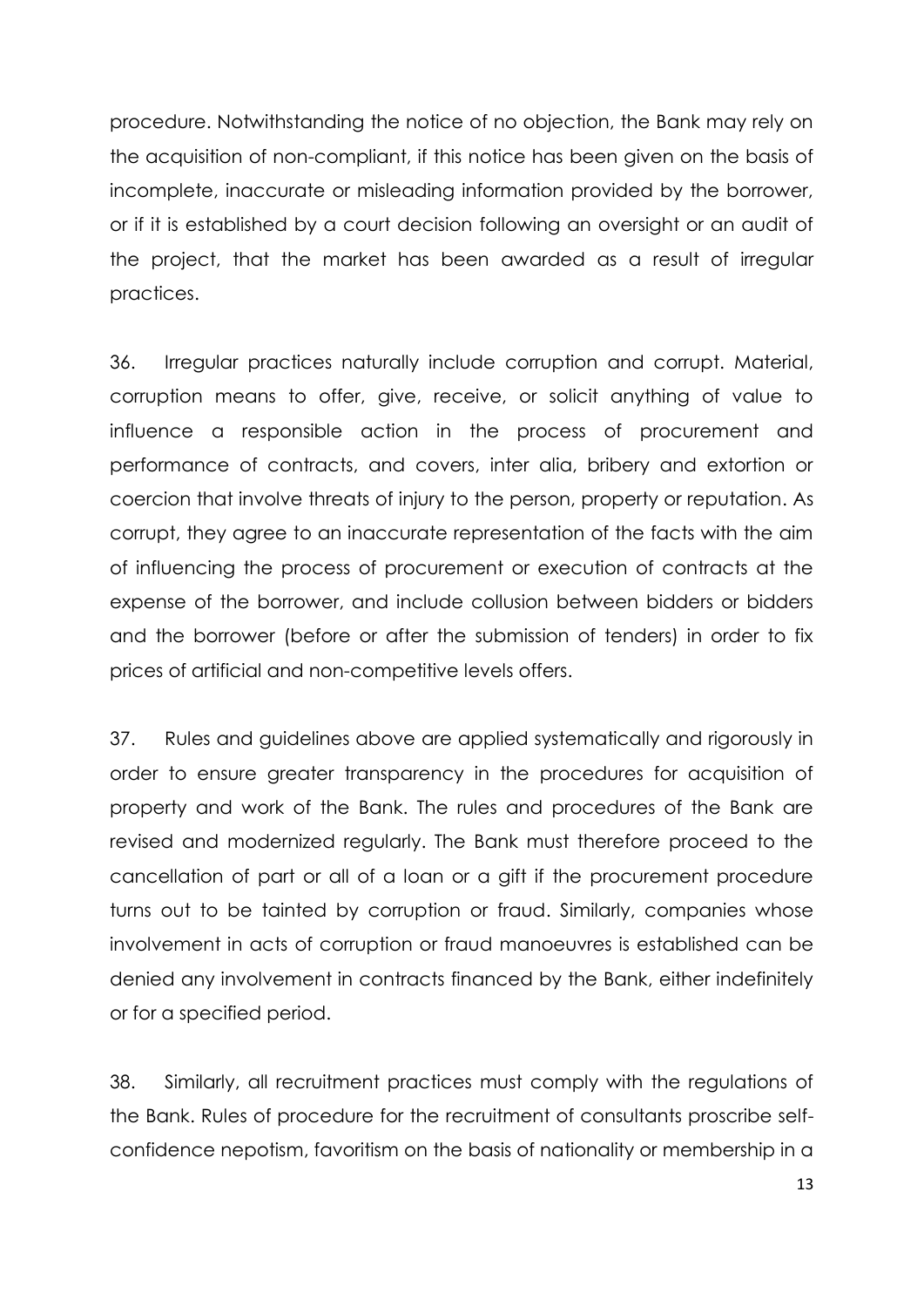group, and the non-transparency in the operations of recruitment. Ad hoc committees are created for each recruitment and consultations are always made on the basis of short list, subject to the choice of consultants for rare areas of specialization and the policy of using experts retired BOAD. The members of the staff of the Bank which, either directly or indirectly, does not conform to these rules are subject to the penalties provided for in the staff regulations.

39. Furthermore, operational contracts of the Bank complete the Bank procurement rules, by imposing on borrowers declarations and obligations to not practice or extraordinary in light of applicable anti-fraud and anticorruption of the borrower, including anti-bribery country commercial pay.

<span id="page-19-0"></span>4.5Provision of loans procedures

40. The Bank provides loans and provides technical assistance to Member States for economic development, subject to conditions specified in the terms and conditions applicable to the loan agreements and the funding of studies. The Bank and the borrower State sign a legally binding agreement, which constitutes the main instrument setting out the terms and conditions of the loan (loan agreement) or the financing of studies operation. In addition, the Bank signed with any borrower of the private and public sectors merchant agreements financing or guarantee unique referred to as "loan agreement". The interest on the loan disbursement and funding of studies as a potential area of corruption is a problem that required strict supervision.

41. Loan disbursement procedures are strictly regulated in Directives on procedures for the release of funds on loans from the Bank, the latest version of which is dated June 2010. To prevent corruption and the embezzlement of destination of its funding or resource object of the guarantee, the guidelines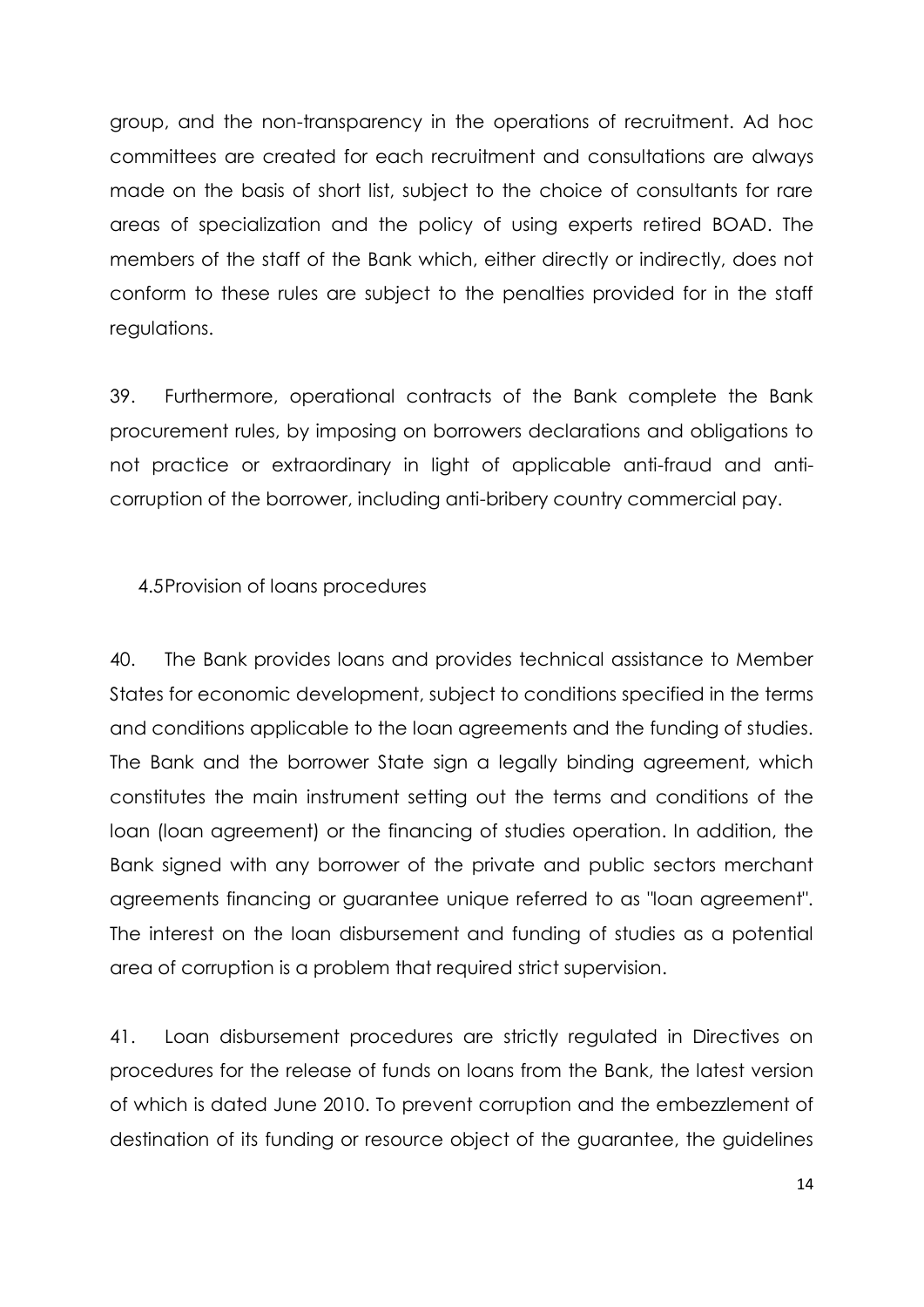pose as a basic principle, in their beginning, that "the funds made available by the BOAD must be used exclusively for the payment of expenses related to the project for which the loan is granted. The list of the components financed and identified during the evaluation of the project is provided in the loan agreement. layout updates can be made up to the maximum amount assigned to each component: any transfer of resources from one component to another can be done only with the written consent of the Bank. ». Request drawing must be accompanied by well-defined exhibits.

42. The General Conditions applicable to the loan agreements, the General conditions applicable to the financing of studies, the loan agreement, the loan agreement, the convention's guarantees provide cases of suspension of the disbursement of the loan funds for various reasons that might be interpreted as relating to corruption. Funding or the guarantee may be suspended or even cancelled for non-compliance with the commitments entered into by the contractor or guarantor in the conventions, particularly if one of the statements made by the borrower or the guarantor in respect of the loan, the loan or the guarantee agreement contract agreement, or any certificate on which the Bank relied to make the loan is tainted with inaccuracy. Financing or guarantee cancellation may intervene when the borrower changes the nature or aims of the project financed by the loan resources.

### <span id="page-20-0"></span>4.6Audit control

43. Through internal and external oversight functions, the organizational unit responsible for the control and auditing backup the assets of the Bank and ensures that the Bank's operations are governed by standards and the highest ethical considerations. This Department assesses control environments within the Bank and the forces of the mechanisms of internal control and the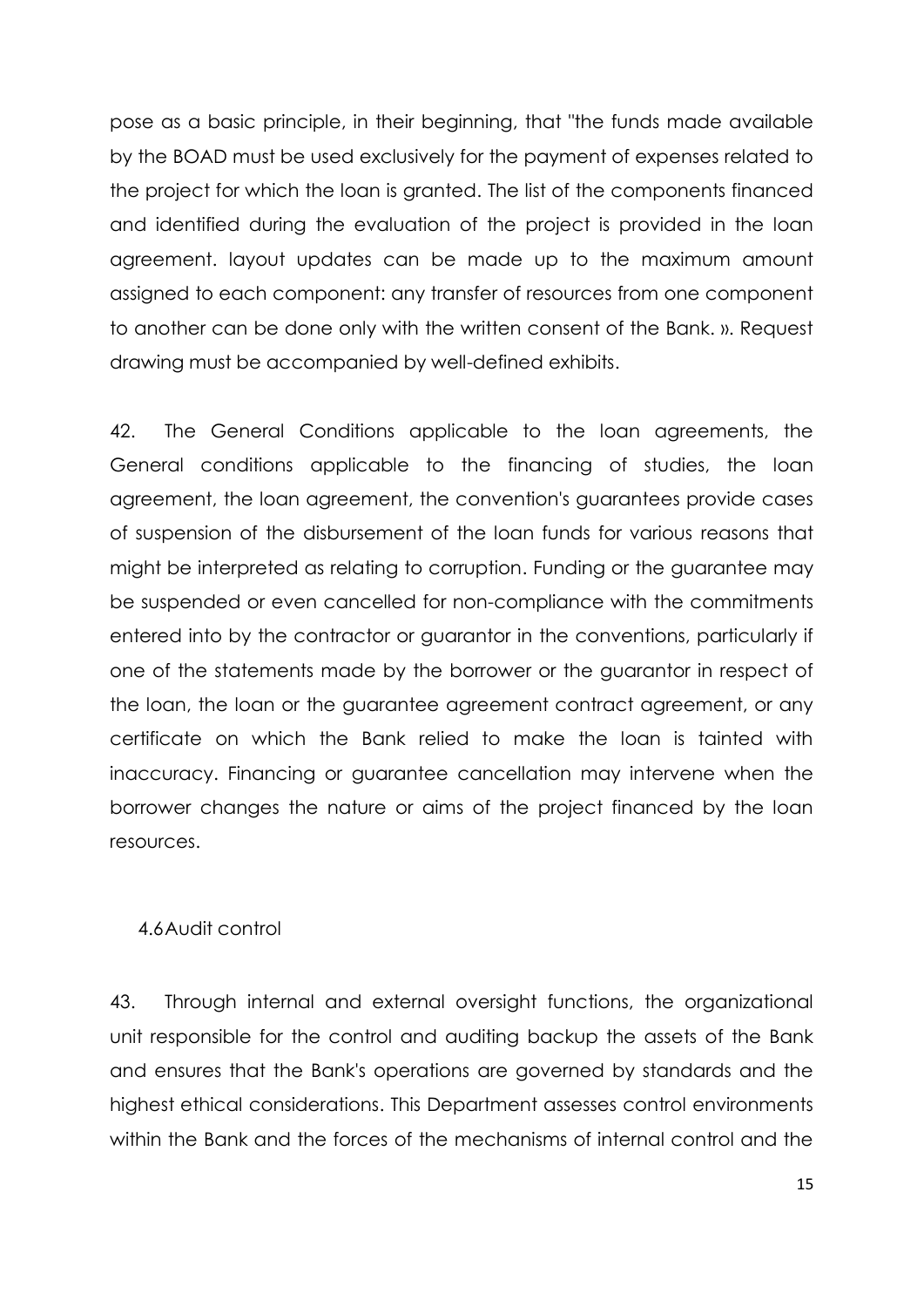institutional arrangements in the Member States borrowers to ensure that progress reports and statements received from the external auditors give an accurate picture of the financial compliance, including compliance with the procurement rules of the markets, and physical operations progress. It also ensures formation where such mechanisms are lacking.

44. To prevent and fight effectively against fraud and corruption and safeguard the ethical core values of the Bank, features "ethics, prevention and fight against fraud and corruption and surveys» have been created within the unit.

45. The independence of the organizational unit is a major asset, which freed him from any form of pressure in the accomplishment of its mission. Furthermore, the use of the threat of the audit to get personal favors, or to obstruct the publication of the findings of an audit could be considered to be a form of corruption to fight vigorously.

<span id="page-21-0"></span>4.7Monitoring of fraud and corruption,

46. Aware of the fact that the system of prevention and fight against fraud and corruption must be operational and effective, the Bank has created new units organizational (OU) responsible for the integrity and the fight against fraud and corruption, including:

- a Division of integrity and the fight against corruption (DILFC), which performs the functions of Office of integrity and prevention and investigation office:
- an office of the sanctions;
- a Supervisory Committee of fraud and Corruption (CSFC).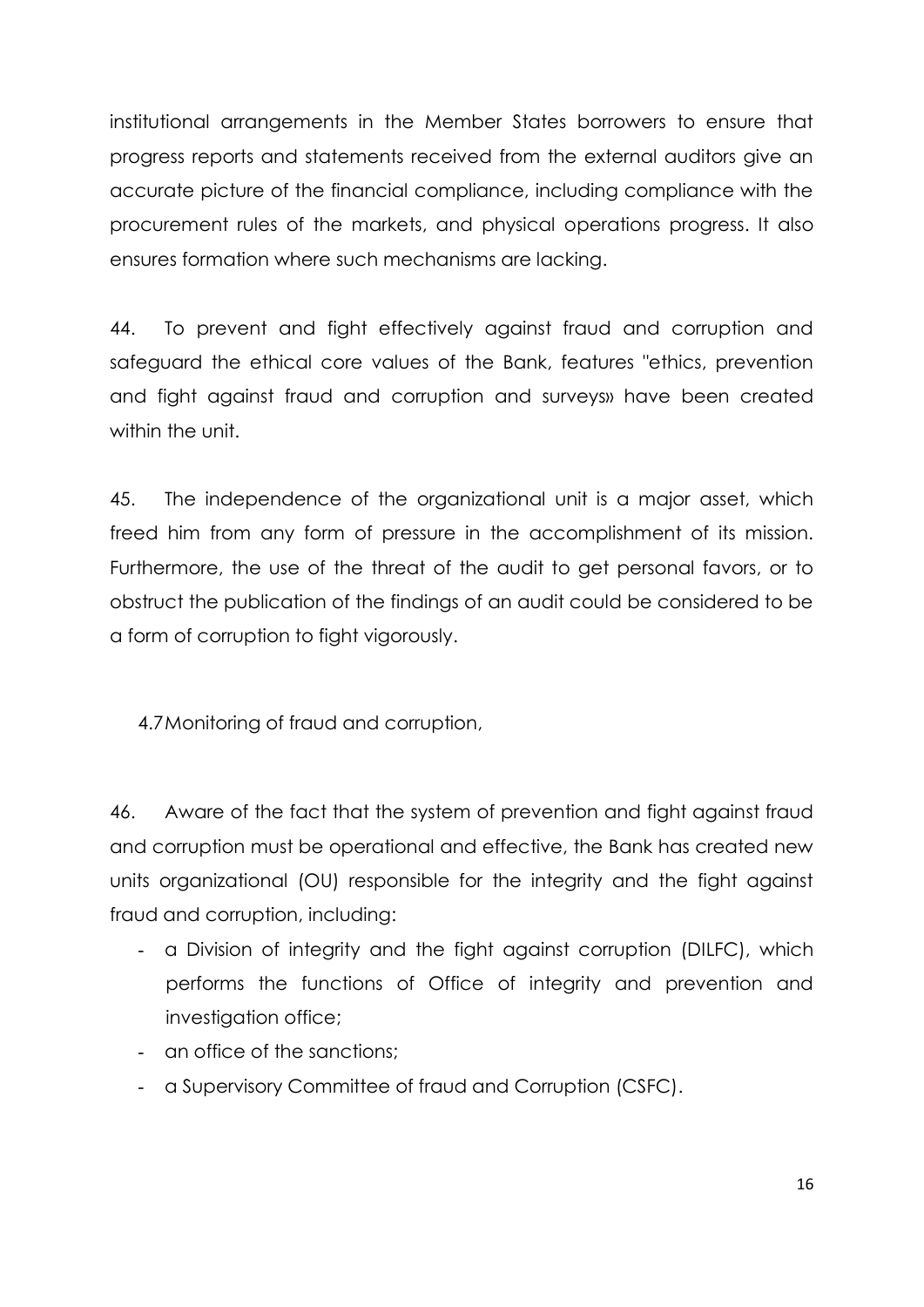These organizational units are created to complement those existing, in order to identify cases of fraud and corruption committed by physical or legal persons external to the banks. These include the Committee on ethics, of the disciplinary board of the Joint Consultative Committee that handle many more issues internally. If the Office of integrity and prevention, OIOS investigations and the office of the sanctions are OUs responsible for the dayto-day management of the integrity and the fight against corruption, the Supervisory Committee of the fraud and Corruption (CSFC) meanwhile is an appeal board that receives and processes calls for a decision taken by the President of the Bank, on proposal of the Office of the sanctions, any respondent against external to the Bank and made proposals to the President of the Bank in respect of the appeal made by the respondent.

<span id="page-22-0"></span>4.8The strategic approach of the Bank in operations with the States

47. The strategy and the action of the Bank, for the purposes of the fight against corruption, are part of its policy on good governance, and are carried out in close consultation with the Member States concerned. When the environment is plagued by corruption, the effectiveness of lending suffers. So the work of the Bank in this area could be effective, two prerequisites must be met: on the one hand, Member States must demonstrate their commitment to the challenge of corruption in a credible manner and, on the other hand, staff and operations of the Bank must be above all suspicion.

48. The Bank anti-corruption strategy drew taking internal measures and effective backup mechanisms, coupled with a programme of strong action at the national and regional levels. This strategy, therefore the Bank lacks adequate resources to finance policies and State actions to fight against fraud corruption revolves around: i) the prevention of corruption in the Bank's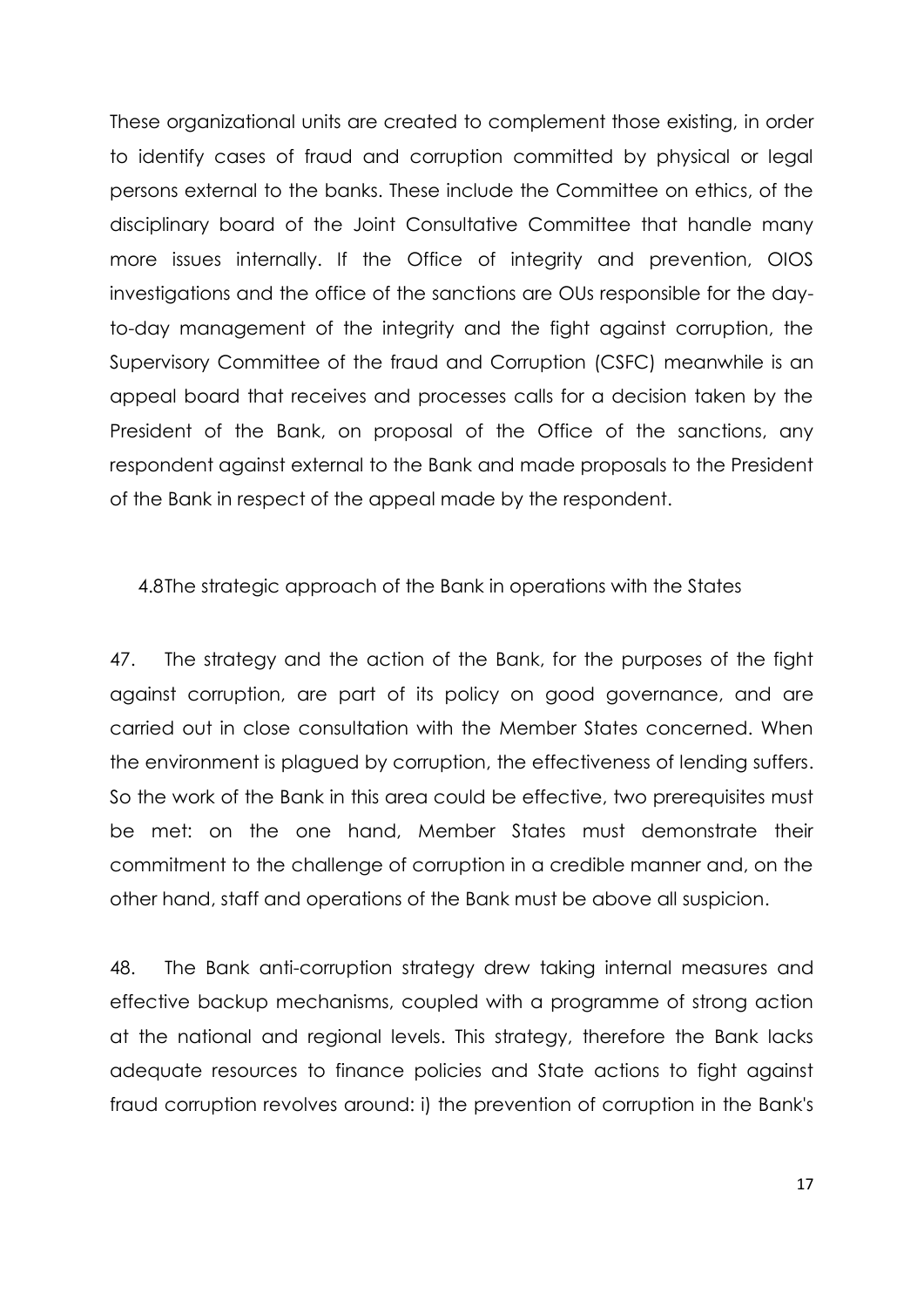operations and ii) the integration of the concerns of combating corruption in the Bank's operations.

<span id="page-23-0"></span>4.8.1 Prevention of corruption in the Bank's operations

49. The existence of corruption in the Bank's operations is a serious concern to its Member States, its management and staff. The Bank has adopted a zero-tolerance policy where there is credible evidence of corruption at the level of its staff and its operations. To deal with the risk of corruption within the Bank requires, however, more than policy instruments and a mechanism. This requires shared business values and a culture of probity and integrity, accepted both by the staff and management. Thus, addition processes and internal procedures which comply with the standards of the highest business, the Strategic Plan for the period 2009-2013 reaffirms the commitment of the Bank for probity and institutional integrity. Moreover, suggested values and behavior adopted by the staff of the Bank reflect the elevated occupy integrity and transparency in the corporate culture of the Bank.

50. In practice, zero tolerance is an Director strategy for the prevention and the fight against corruption in the Bank's activities, and reflects the conditions agreed in the General Conditions applicable to loan agreements, those applicable to the financing of studies, operational contracts and warranty agreements. When the Bank finds that there is credible evidence of corruption in its operations and a breach of the conditions of an operational agreement, applied a series of measures, including the refusal to finance certain expenses, the suspension of disbursement, the cancellation of a loan in whole or in part. In situations where corruption is widespread and chronic, the Bank may, after consultation with the Member States, reduce or suspend its allocation to the sector and/or country.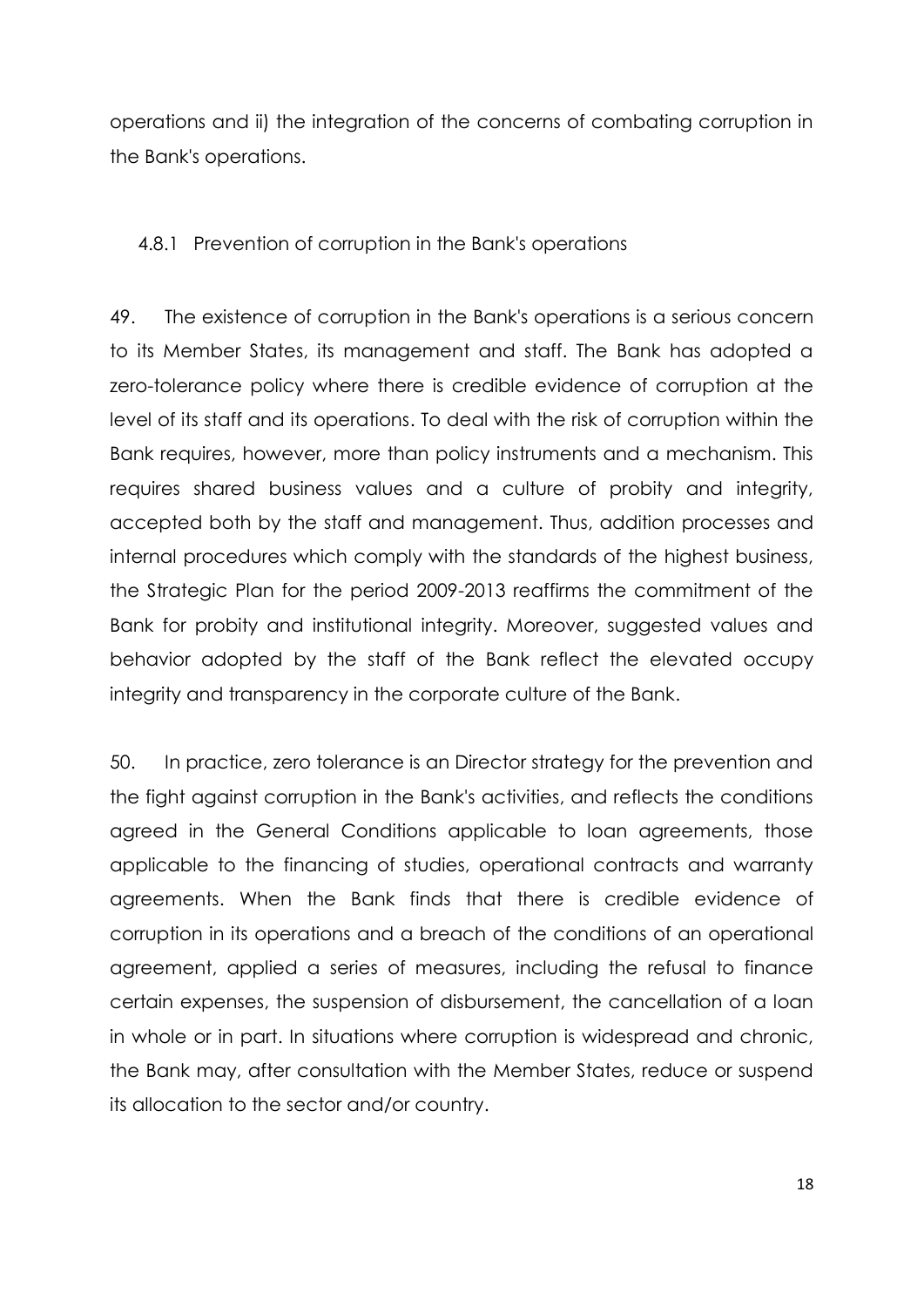51. The zero-tolerance policy is complemented by internal control measures aimed at safeguarding the probity and integrity in the Bank's operations. These measures include a code of conduct that defines acceptable standards of behaviour of staff; transparent policies of human resources management, including predictable of recruitment procedures and promotion; procedures for the use of consultants and the acquisition of goods, works and services; procedures of disbursement of loans, clearly defined procedures for prevention and notification of corrupt practices including these guidelines; familiarization of staff with guidelines and other codes/procedures relevant, vigorous measures of control and enforcement to ensure compliance with foregoing. That said, senior management will continue to revise these guidelines and other policies and procedures for greater efficiency in the fight against the present and future risks of corruption.

<span id="page-24-0"></span>4.8.2 Integrating the fight against corruption in the Bank's activities:

52. The integration of the issues of good governance in the Bank's activities through the understanding by the staff of the causes, effects and the impact of corruption on their specific sector or their geographical areas of responsibility. The Bank is based on the evaluation of projects to assess the performance of the institutions in the country and assess the situation of good governance and combat corruption in operations with the Member States.

53. When the Bank and the Member States agree that corruption constitutes a continuing threat to the country's development objectives or undermines the impact of interventions of the institution, the State will proceed to a more detailed assessment of operational risks, to sectoral diagnosis studies and make recommendations regarding the assistance that

19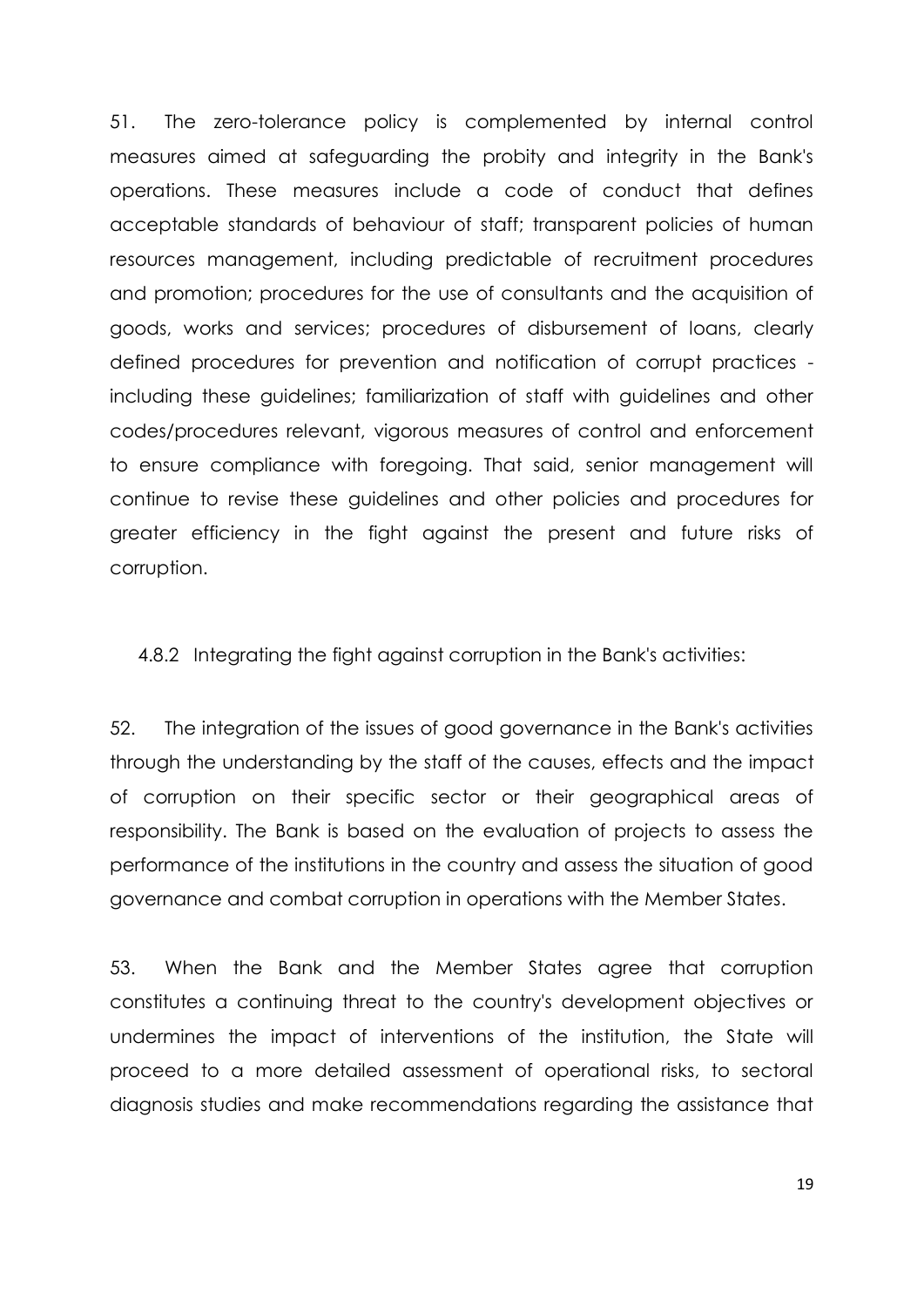the Bank may provide audit Member State to help promote integrity and good governance.

54. Bank tackle the risks of corruption at the level of its operations paying particular attention to transparency, accountability and efficiency through a rigorous assessment of risks and the implementation of controls and internal mechanisms of prevention. The establishment of credible evidence of an environment dominated by corruption during the identification phase can constitute a reason to suspend a fundraising activity. In addition, in the activities of loan/off loan and technical assistance operations of the Bank, the vulnerability to the risk of corruption cycle projects will be taken into account in the selection of cells of project management, acquisition of goods, works and services, disbursement of loans, as well as the supervision and auditing of projects. The Bank's ability to detect and prevent corruption in its operations will also be strengthened by improving the skills of staff and the recruitment of new skills in the areas of financial management, the procurement and audit investigation. In this regard, the organizational unit responsible for investigations, fraud and Corruption, with mission to integrate good governance in the Bank's activities will play an essential role of catalyst and coordination.

55. The institutional capacity of execution and bodies of institutions for consideration of the Member States, in the acquisition of goods and services, compliance with accounting standards, and maintenance of internal control systems will be more attention. Will taking account of corruption concerns also benefit from internal training of the staff in the detection of the "warning signs" of corruption, and in relation to the areas of intervention of the Bank particularly exposed to corruption and fraudulent practices.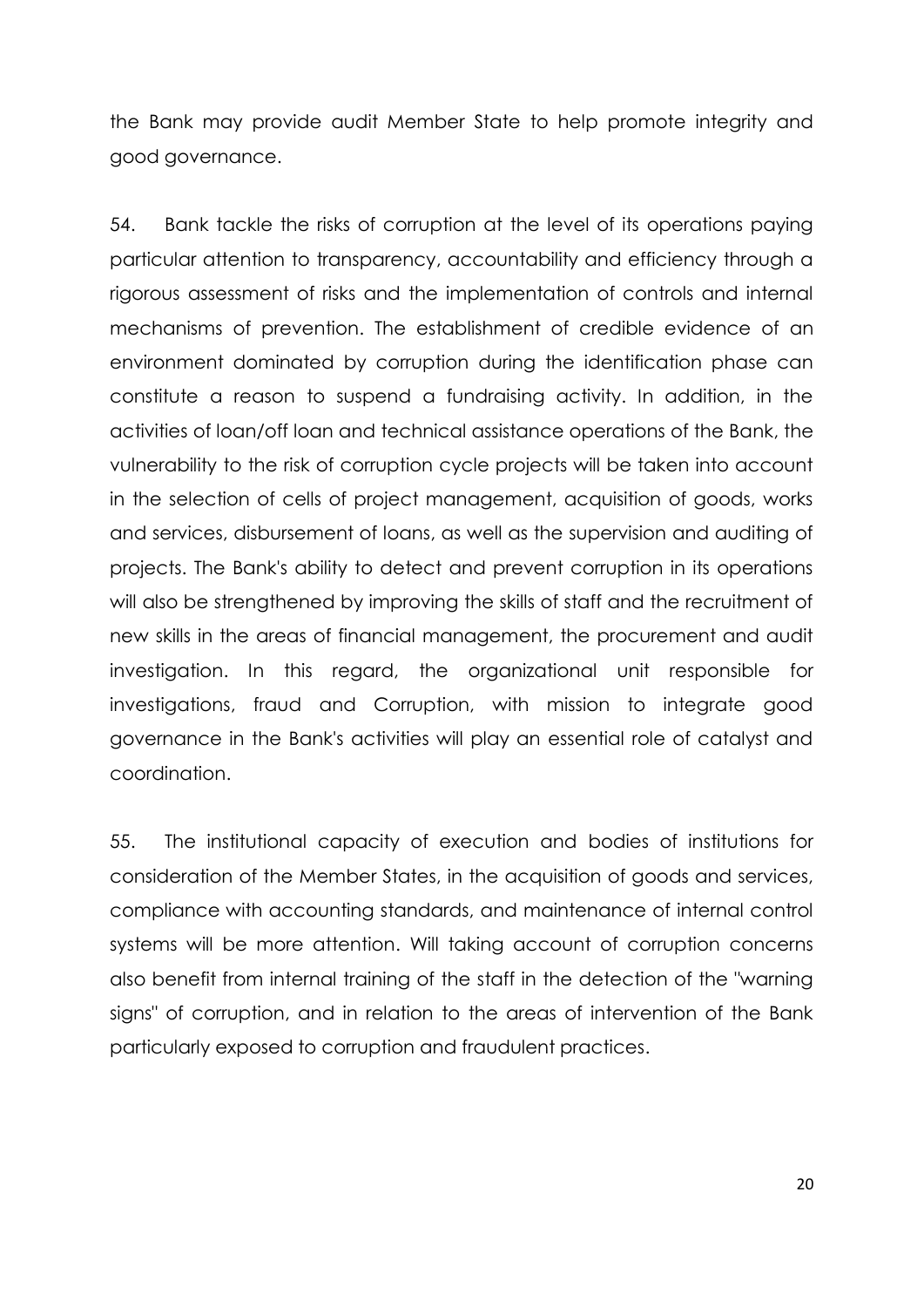# <span id="page-26-0"></span>V. THE MOST VULNERABLE AREAS OF INTERVENTION, AND PREVENTION OF POSSIBLE MANIFESTATIONS OF CORRUPTION IN BANK OPERATIONS

56. As a purveyor of development finance to the economies of the Member States, the Bank is necessarily obliged to establish effective control mechanisms in its financing and guarantee operations, specifically, in relation to the procurement and disbursement, and to assess itself issues that may have an impact on the success of its interventions. The Bank is therefore required to enforce vigorously the provisions and standards of backup in ensuring that appropriate due diligence measures are taken throughout the lifecycle of the operation.

57. The prevention and the fight against corruption in the Bank's operations require safeguards and policies/procedures internal relevant, such as to make the practice of corruption and fraud more difficult and quickly detectable.

58. Corruption and fraud may constitute problems for the various phases of the project cycle, but particularly in the following areas:

- Identification of projects;
- Project design;
- Implementation of projects;
- Procurement;
- And financial management.

<span id="page-26-1"></span>5.1Projects identification.

59. It is at this stage of the project cycle, which can prevent any risk of corruption or fraud. The staff of the Bank must explain to the borrower the cycle of the project, the conditions of treatment of the institution, and the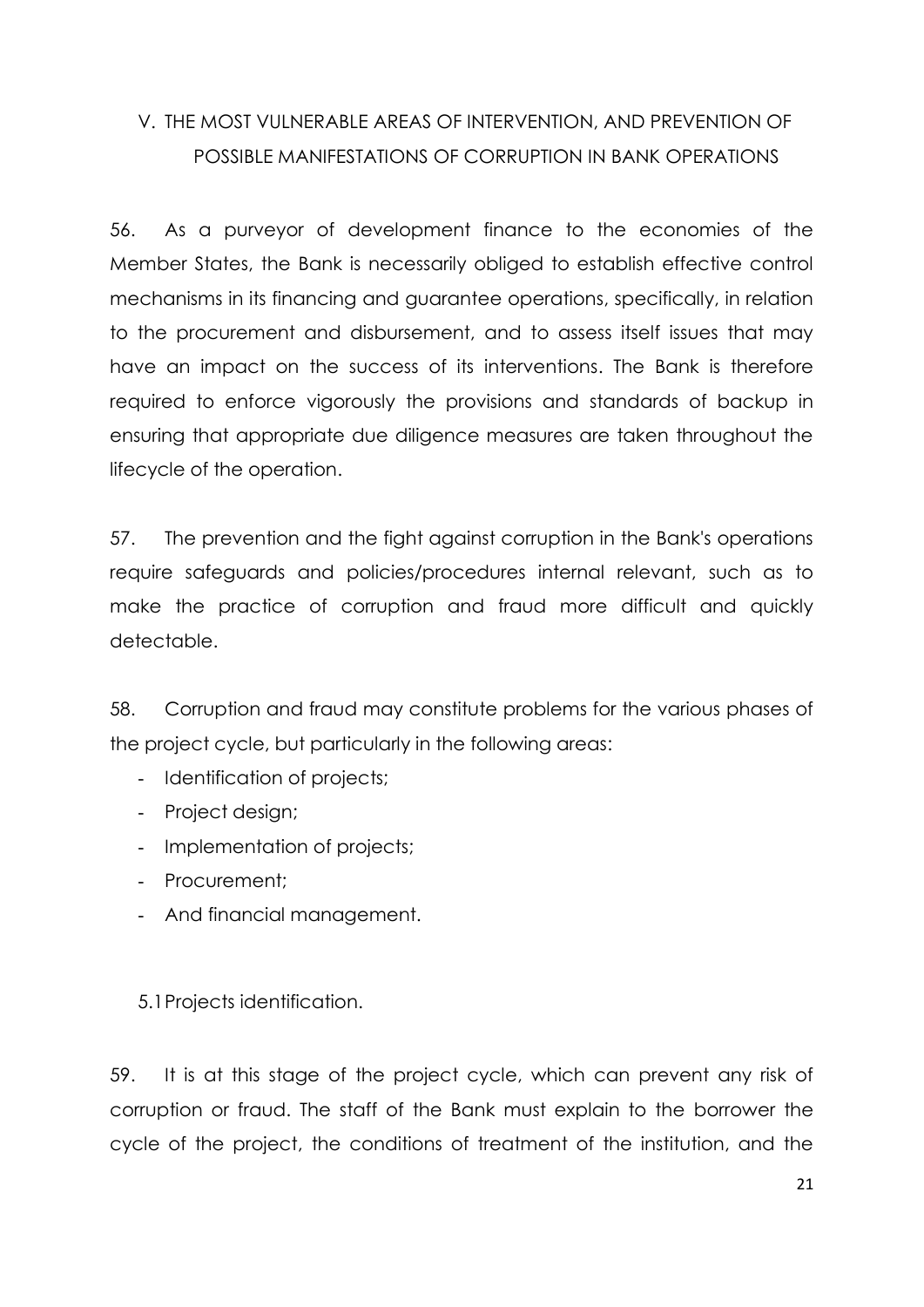responsibility of the Bank as well as of the Member States. In addition, the institutional environment as well as the economic and political risks must be assessed, including the risk of corruption. During the identification, agents of the borrower may try to offer incentives or to exert pressure on the staff of the Bank in order to bypass the normal procedures for identification, and bring them to identify and select projects and/or regions that benefit them directly or indirectly.

### <span id="page-27-0"></span>5.2Preparation of projects

60. It is at this stage that the concepts are translated into programs with detailed settings, measurable amounts of inputs / outputs and unit costs. The imposition of stringent measures to protect upstream during the preparation phase is essential for the success of the implementation. Similarly, a poor preparation makes it vulnerable projects to manipulation that can lead to additional costs or delays in implementation. Member States, other borrowers and the Bank are the main actors at this stage. The preparation of the projects can be done according to different scenarios, including by the borrowers themselves, through the technical/financial assistance by the Bank or by an agreement of collaboration with other organizations. In either case, the staff of the Bank is called to work especially with the borrowing member States closely to ensure that the objectives, design, and the components of the project are realistic, and that the cost estimate is carefully made based on best possible technical solutions.

<span id="page-27-1"></span>5.3Evaluation of projects

22 61. During project appraisal, staff of the Bank shall endeavour to validate the needs of procurement of goods and works by report procedures of procurement by the Bank, and the reliability of the accounting and control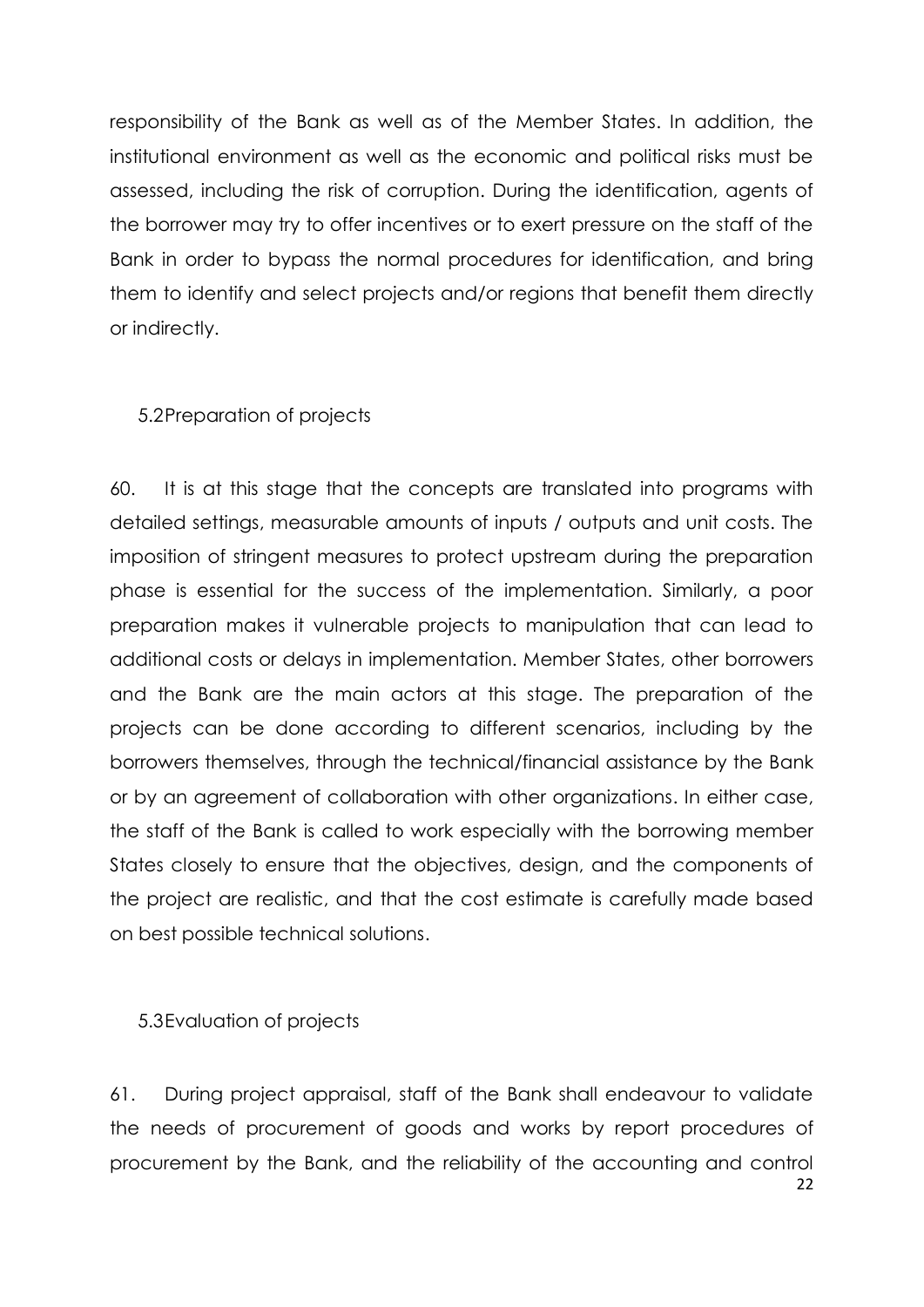internal. It will also advise a realistic tree for the body of implementation, including appropriate methods for monitoring and evaluation. Furthermore, the staff of the Bank must be vigilant against attempts to overestimate the magnitude of the work, the time, the necessary resources for the implementation of the project.

62. During the evaluation, staff must ensure that modes of acquisition proposed are consistent with the procedures of the Bank in this area. It will also give advice on a realistic mode of organisation of the Executive Body, including appropriate monitoring and evaluation systems. Similarly, staff will have to be vigilant to thwart attempts of overestimation of the scope of work, time or resources they needed to carry out the project.

63. This is a critical assessment by the staff of the Bank, all aspects of a project, including its relevance, its feasibility and its potential effectiveness before by the Board of Directors of a decision on the approval or not of a contest. The assessment is essential to ensure quality at the entrance and set up enforcement and control mechanisms. In this phase, the staff of the Bank and the borrower, after review, agree the design, execution, and monitoring and control mechanisms. At this level, the staff of the Bank must pay special attention to the mechanisms of procurement to ensure that the acquisition of goods, works and services will be by appeal procedures for tenders, fair and transparent, in accordance with the rules of the Bank. The staff will also examine with the agents of the Member State / borrower, the methods/procedures for disbursement of the Bank, and ensure their understanding, so as to minimize the risk of corruption based on the disbursement downstream of the project cycle.

64. During the evaluation, the team of the Bank must also ensure the existence of an effective framework for accounting and financial reporting. An effective mechanism for financial control is essential to ensure healthy by

23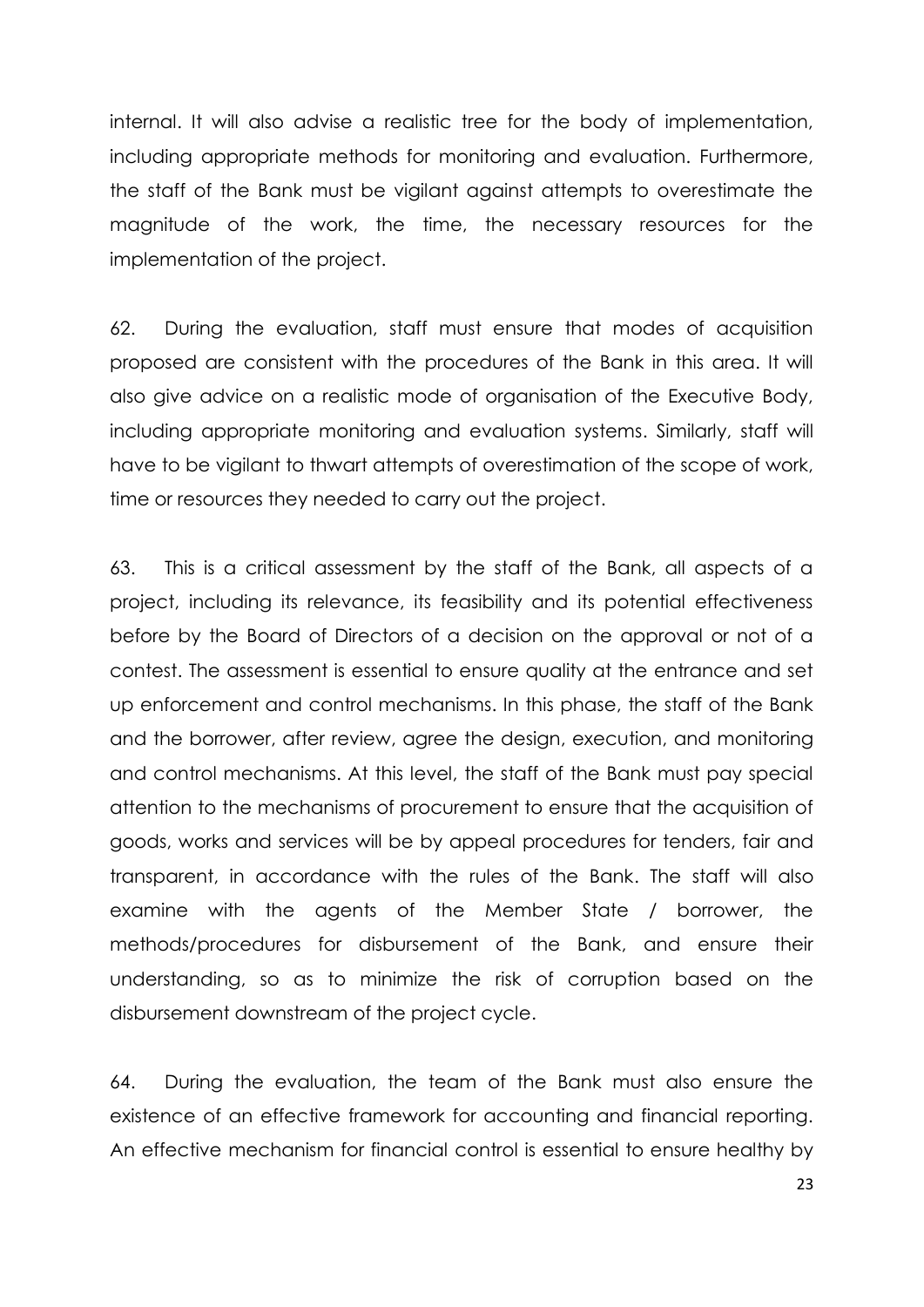the borrower project execution and management. This mechanism will also enable the staff of the Bank to check the financial health of the project and deter acts of corruption and corrupt. At this point, the staff must also evaluate the accounting procedures of the borrower and other control systems, and to ensure that its standards are acceptable. When these control systems are not in place, the Bank will require that appropriate measures are taken as a condition of the loan.

65. In the context of the evaluation process, staff should also review and verify the implementation of administrative and institutional mechanism relevant within the executing agency. It will be, shall ensure that a competent counterpart personnel has been assigned to the project; that appropriate facilities and a work environment were provided to carry out the work, and that the executive body is supported through adequate budget allocation to ensure implementation.

5.4Execution and supervision of projects;

66. This is a set of continuous activities that begin with the signing of the loan ends at the completion of the project. The main role of the Bank in this phase is to ensure that the borrower is running the project with due diligence to achieve the planned objectives and in accordance with the loan agreement, the loan agreement, the financing of studies agreement or guarantee agreement; to detect the problems that arise, including fraud and corruption, and to help the borrower to resolve them, and taking appropriate steps to cancel a project when its continuation is no longer justified.

67. The execution is an important phase where corruption can occur. At this point, the phenomenon is mainly a result of poor design and evaluation. The main actors of this phase are: the staff of the Bank, the cell / the executing agency for the project, the consultant responsible for the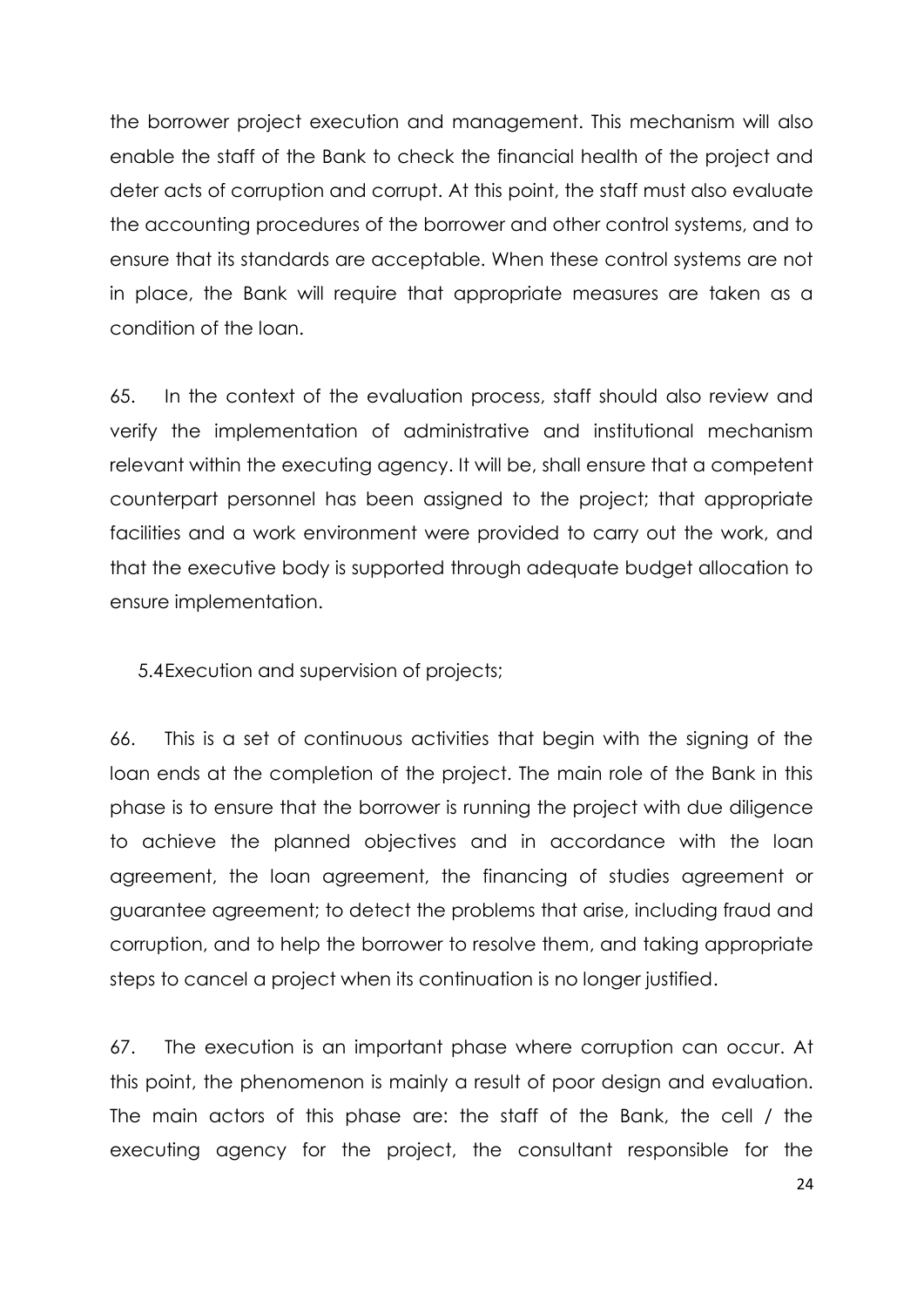surveillance and contractors/suppliers. The main role of the Bank in this phase is that of supervision. The implementation of the project document sets out the framework which specifies the body responsible for execution, gives details on the agreement between the borrower and the executing agency, and the role of the Bank in the performance. In addition, the Project Implementation Plan outlines a plan with specific deadlines, including a timetable for procurement of goods and works, a disbursement schedule for each expenditure category, the establishment of systems of financial accounting / and a timetable for hiring a project auditor.

68. During this phase, the consultants responsible for the supervision of the execution of the project may be influenced by shady contractors and agents of the borrower, and consultants can collude with one or other of these parties. The staff of the Bank must be aware of such contingencies. As an additional safeguard measure, the Bank requires that borrowers insert in their record of request for proposal, a provision anti-corruption, including an absence of conflict of interest clause. Moreover, the requirement in respect of the agreement/contract of loan for borrowers to submit monthly/quarterly progress reports should be subject to strict application to serve as a mechanism for early detection of fraud and corruption.

69. Overbilling and fraudulent claims to the title of undelivered products or services not approved on the list of goods and services are among the common forms of corruption during the execution phase. Such practices occur when the full text of the loan agreement/contract between the Bank and the borrower, and the list of services and activities eligible and authorized, shall not be communicated to consultant. As part of its duty of supervision, the staff of the Bank shall ensure that the contract between the borrower and the consultant provides a detailed list of goods, services and activities approved and eligible for financing by the Bank.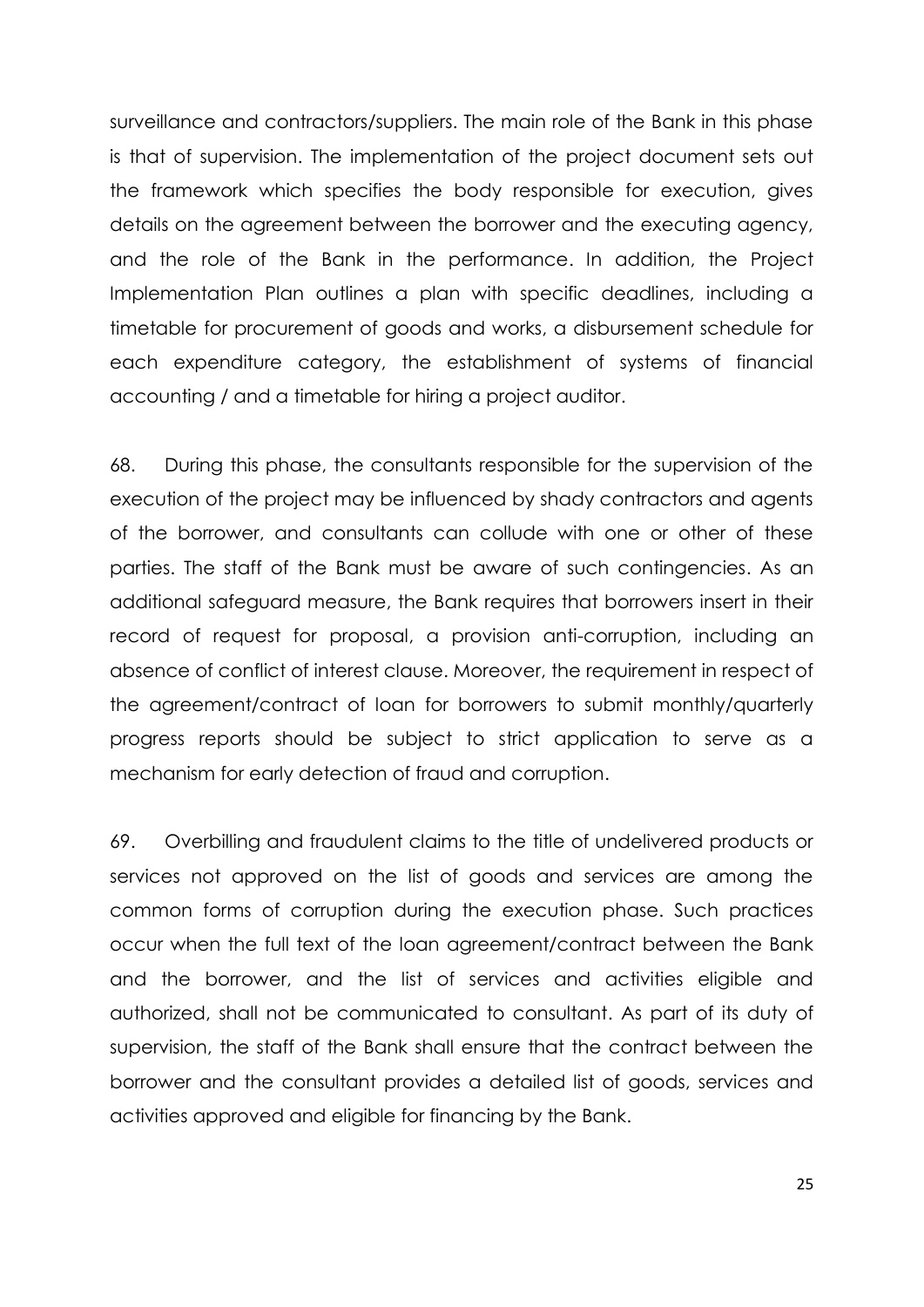70. Implementation of project contracts and the possible types of tenders of the Bank documents contain certain clauses and provisions defining the allowed range in relation to the work and results. If there are not rigorously the provisions, such practices may give rise to a deeply flawed execution of corruption. To prepare for such an eventuality, the bank personnel must carefully examine the justification, the use and implications of cost of these imponderables. The staff of the Bank can also strengthen its supervisory role by requiring the submission of reports in a timely manner, on the part of the borrowing Governments strictly and by conducting unannounced visits on the ground. On the occasion of the physical supervisions, staff of the Bank shall verify the delivery and the quality of such material as agreed in the initial offer, and take steps against the dilution/reduction of the composition of the material of the project by the contractor. In addition, the staff of the Bank shall use physical and financial supervision missions to check conformity between the status of the implementation of the project and the status of disbursement.

### 5.5 Procurement process

71. This level is one of the most vulnerable stages of the project cycle. To prevent corruption at this stage, the staff of the Bank must be aware of the practices of the body for procurement of the borrower and have read the internal procedures of the borrower, to have basic information, and ensure compliance with the rules and procedures for acquisition of property and work of the Bank. Likewise, the borrower and the cell's project management staff must have a good knowledge of the procedures of procurement by the Bank, including:

- the procedures for publication of notices of invitations to tender by the Government of the borrower;
- official pre-qualification and eligibility conditions and conditions administrative and submission related to the design of the project;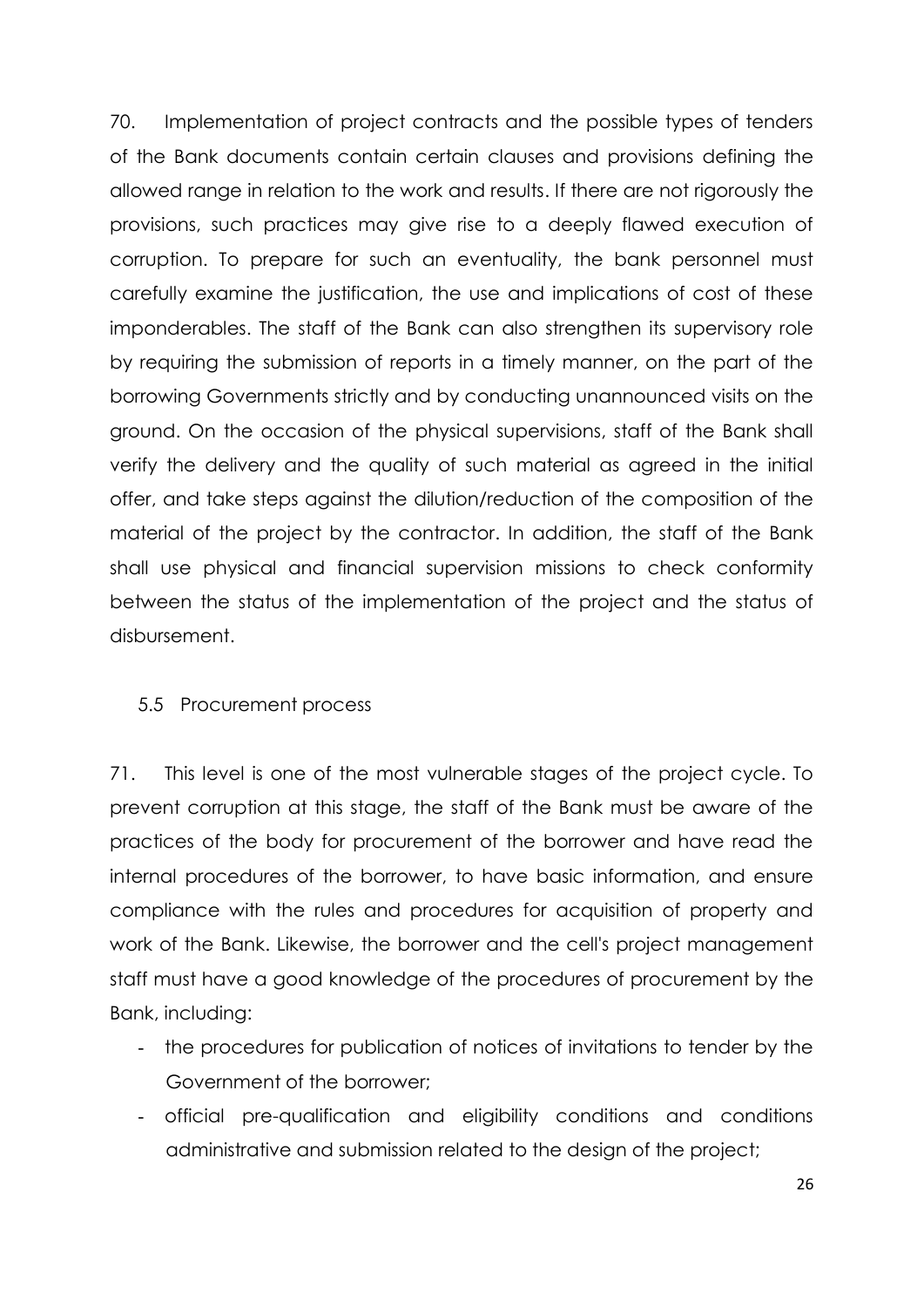- the process of evaluation of tenders and award of contracts.

72. Collusion and illicit obtaining information constitute serious problems for certain markets and require intervention by procurement of the Bank specialists to ensure compliance with the highest standards of probity and diligence. Corrupt practices at the level of the procurement, including the staff of the Bank must have conscience, include:

- inadequate advertising procedures which do not allow potential bidders to take cognizance of public tenders;
- the reduction of the deadline and administrative and legal conditions unreasonable to promote a particular bidder which might be the only one able to meet the requirements within this short time;
- the collusion and leakage of confidential information, giving a particular contractor one advantage over others, in what concerns the amount of the offer and the deadline for submission;
- the use of national procedures for tendering not approved by the Bank because they make it possible to patronage;
- the exercise of pressure by the agents of the borrower on the bidders to withdraw their bids and colluding with a "bidder";
- the submission of misleading offers that contain many reservations or expressed in a subject to multiple interpretations language conducive to the bidder.

### 5.6Disbursement and financial management

73. The disbursement is the process by which the Bank funds are made available to the borrower in accordance with the General Conditions applicable to loan, loan agreements/contracts, education funding agreement. In the context of the operations financed by the Bank, a contractor/vendor submitted a request for payment and approved for disbursement by the borrower. Before any disbursement, personnel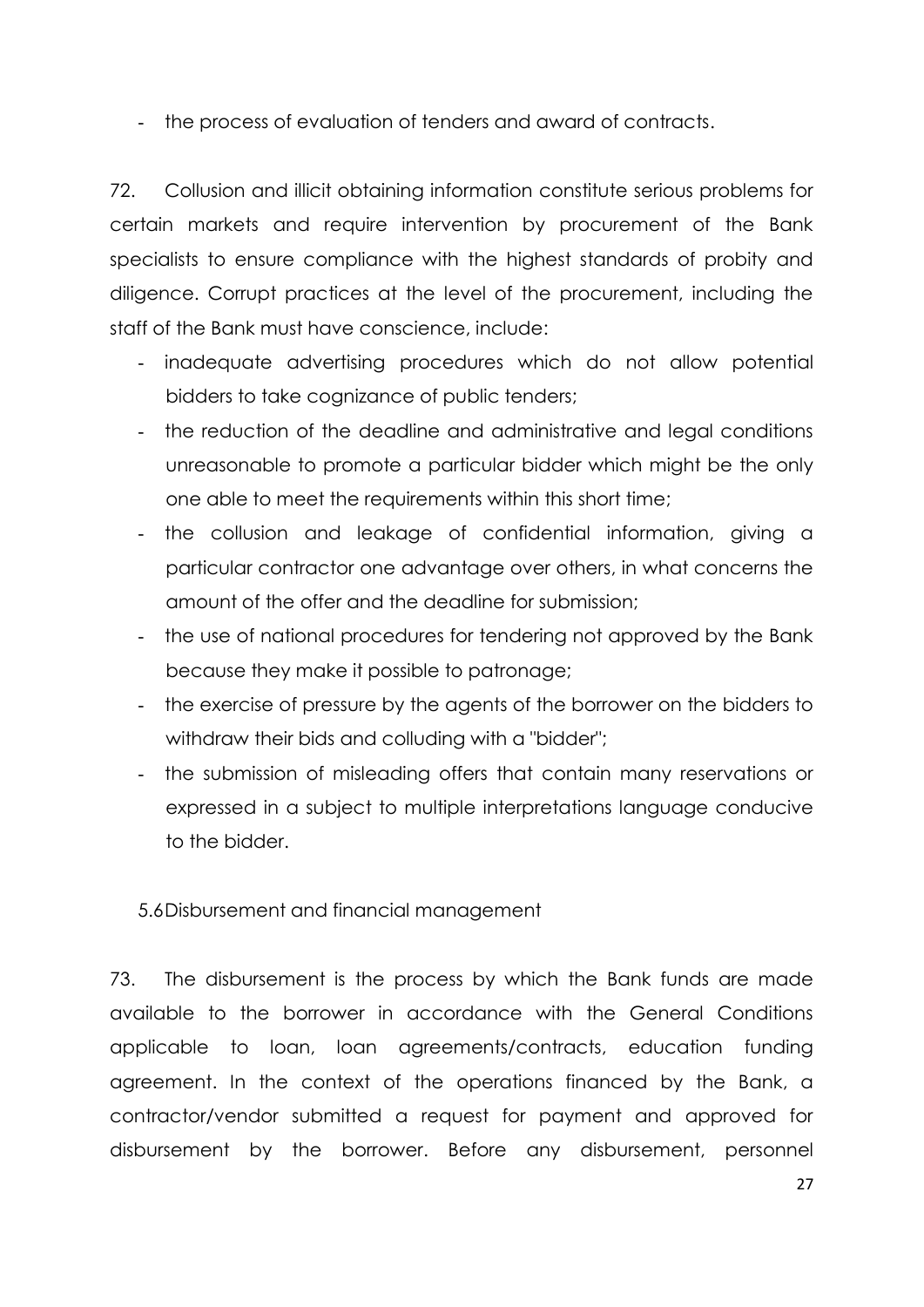responsible for the Bank verifies the application from the list of goods and services, as well as the increase in the price of specific contract clause. In the event of discovery of anomaly, additional information is requested to project leaders, and it is a manoeuvre of corruption / fraudulent, the relevant rules of suspension of disbursement of the Bank are engaged.

74. Possible corrupt practices resulting from the inefficiency of financial management and disbursement procedures, include the following:

- double payment resulting from the failure of the financial control mechanisms;
- falsification of invoices and supporting documents, and presentation of invoices without supporting documents, to take advantage of the gaps in the control;
- duplication or alternation of accounting records in order to conceal illegal transactions;
- voluntary delays in the submission of invoices and claims records;
- submission of invoices for ineligible services or for the retroactive financing of goods/services not approved, and use of funds for purposes not defined in the tender ;
- use of project resources for payments not authorized prior to the provision of a service, often in collusion with the Government agents borrower;
- use of goods or equipment acquired for the project purposes that have nothing to do with the project;
- operational expenditure excessive and remanufactured unregistered.

75. The staff of the Bank can also reduce corruption opportunities ensuring the implementation and effectiveness of the systems of reporting on accounts, control and financial management of the borrower. In the assessment of projects, the staff of the Bank shall certify the existence of financial experts within the cells of project management are responsible for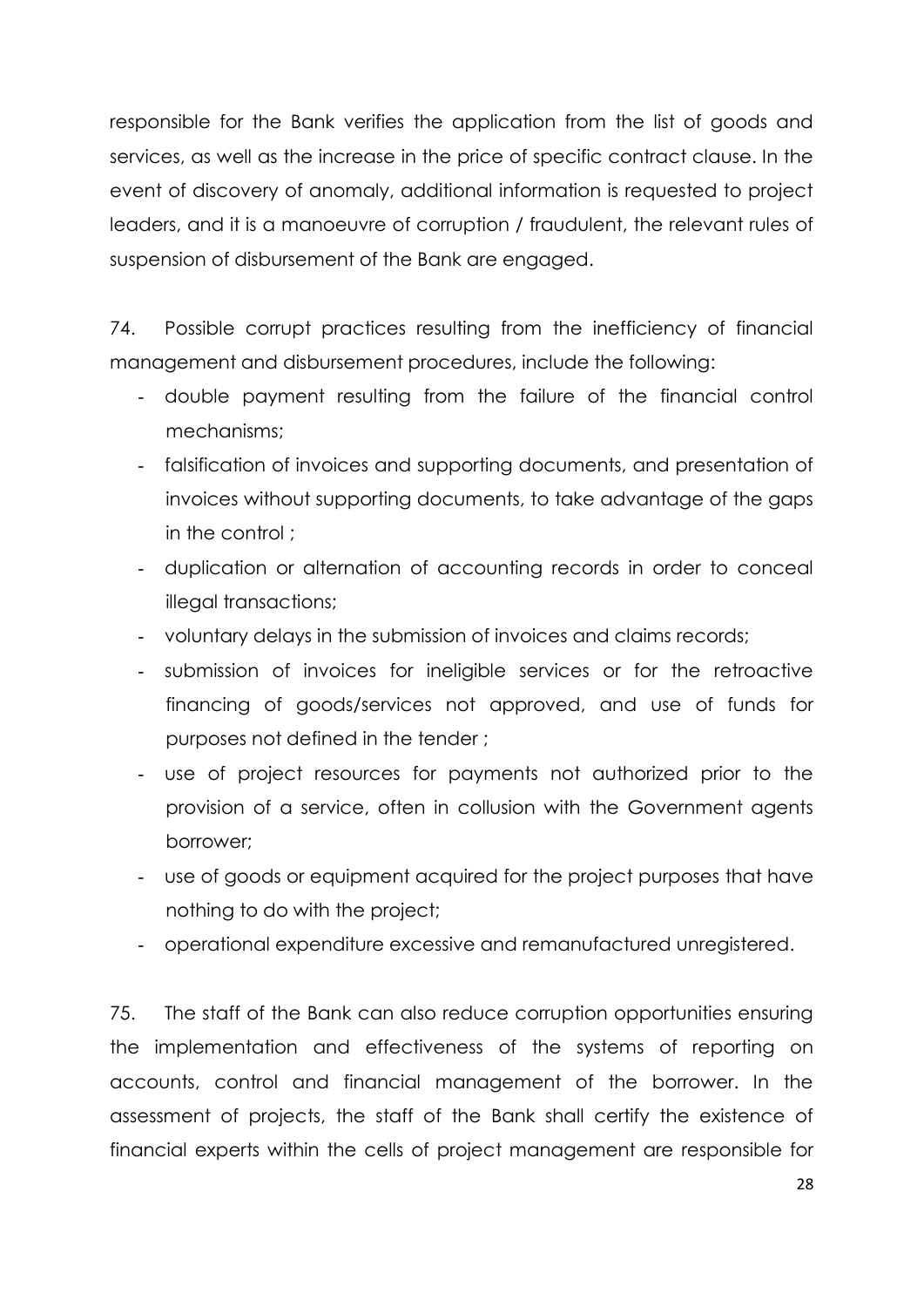assessing the systems of record keeping concerning the expenditure of the project. When a failure is detected, measures must be taken to remedy, and make, if necessary, a condition of the loan. Similarly, the audit functions must wear on the effectiveness of internal controls and the institutional arrangements in place. Also, the reports and recommendations of audits of project should be implemented with seriousness, particularly as regards the proposals for changes to financial management systems.

76. The aspects above are just examples that indicate under what conditions and how corruption occurs and can be prevented in the Bank's operations. Corrupt officials are very ingenious and may transfer their activities from one domain to another where controls are less stringent. For example, officials can move from corrupt practices at the level of procedures for the disbursement of loan, that might be identified in an audit, in collusion with corrupt people who bid at a market. Despite the existence of rules, procedures and other safeguard measures to combat corruption, its authors find new ways to conceal their activities, thus making the responsibility of more complex and costly time detection. Therefore, the staff of the Bank must be vigilant to changes in operations and attention to irregularities in the activities of their loan programs.

### <span id="page-34-0"></span>VI. PROCEDURES AGAINST CORRUPTION IN BANK ACTIVITIES

### <span id="page-34-1"></span>6.1 General Precautions

29 77. The Bank and the borrowers have a shared responsibility in the fight against fraud and corruption in Bank-financed operations. However, the staff of the Bank as well as its other employees have a responsibility and a special obligation in which the prevention of fraud and corruption, in maintaining high levels of moral integrity in their respective areas of competence. Staff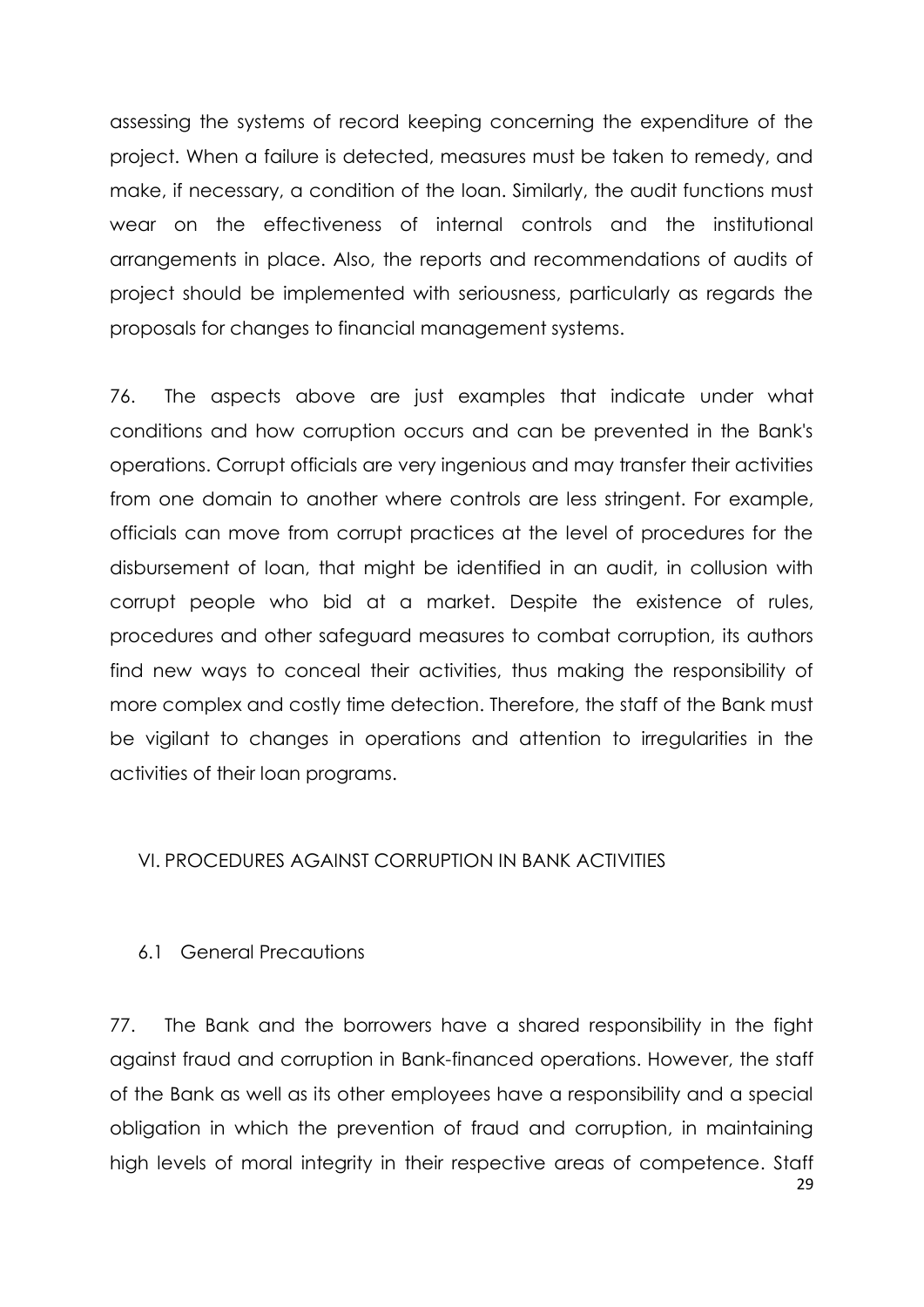and other employees are therefore required to comply unreservedly to the Code of ethics as well as to other rules and procedures that govern the rights, duties and behaviours of the staff as international civil servants, and those of the other employees. Where it is established that a member of staff or other employees are involved in fraud and corruption cases, the applicable texts are:

- The Manual of Policy and Procedures for Prevention and Fight against Corruption and Fraud
- Procedures investigations and sanctions in the context of the fight against corruption and fraud;
- Policy whistleblower protection;
- Any other relevant enactments.

78. In addition to moral integrity, staff and other employees of the Bank are required to demonstrate due diligence in the assessment of the risks of fraud and corruption in the context of the design and execution of projects/programmes. At this point, they must carefully evaluate the risks of corruption and introduce safeguard measures, including the phases of project clearly defined with measurable indicators reflecting the fulfilment of the conditions of the loan and financing. Secondly, agreements/contracts of loan and other relevant documents should include an explicit agreement on the components of project must conform to the standards of national tender (AON) and those to meet the standards of international tender (AOI) and other duly justified procedures. Thirdly, should agree to control the process of disbursement, including the standards of financial management and accounting provisions control of the use of funds and satisfaction of loan conditions. In conclusion, project documents should be well maintained in order to make possible effective control periodic supervision and portfolio review missions, to facilitate the verification of the accounts after the completion of the project.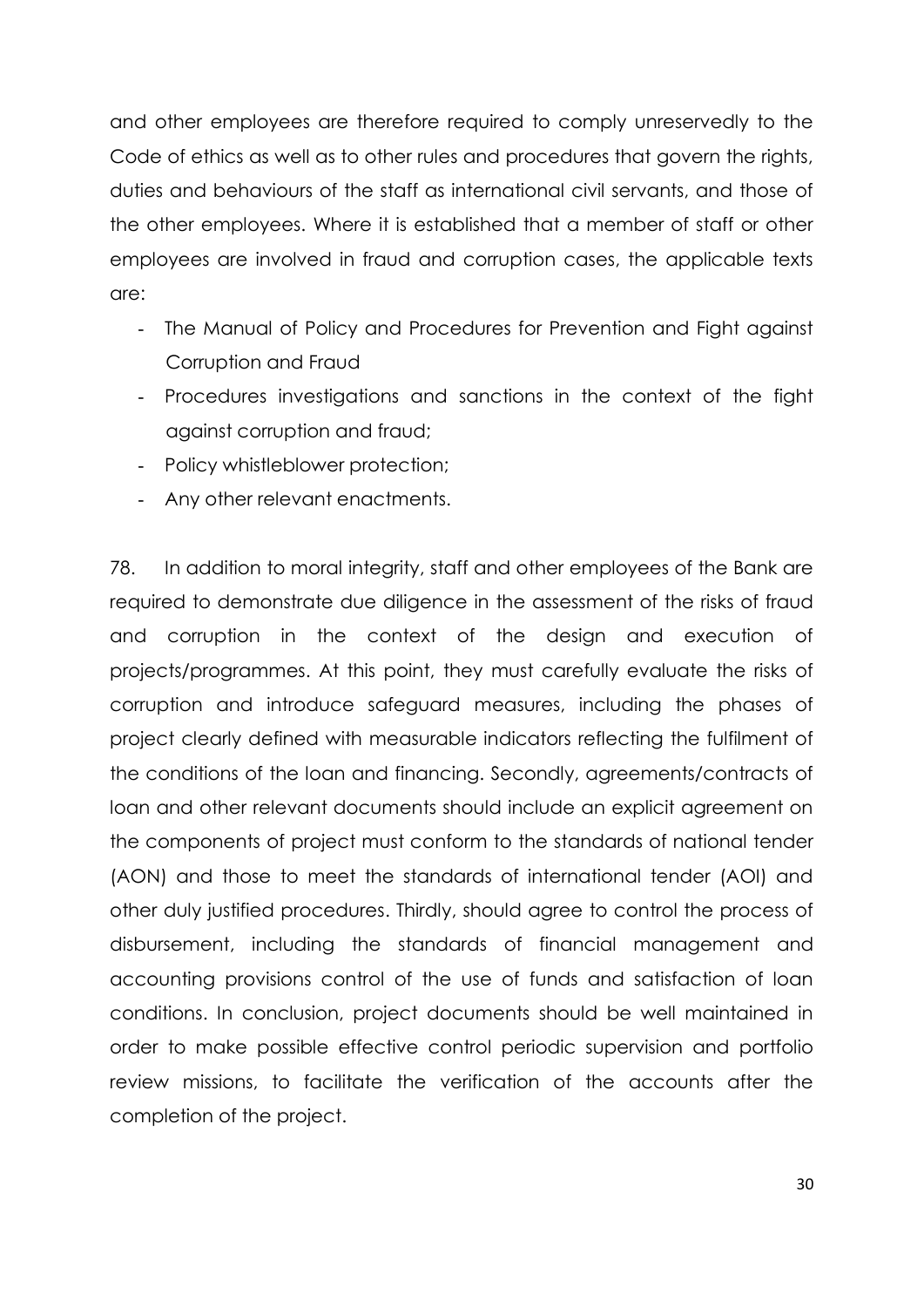#### <span id="page-36-0"></span>6.2 Responsibility of borrowers

79. The Bank's operations can take place efficiently in an environment where corruption is chronic and widespread. The unreserved commitment and perceptible action of borrowers against corruption are therefore an essential first step. In the context of the operations of the Bank borrowers (public and private) have the obligation to guarantee full respect for the commitments and conditions agreed in the loan agreement/contract, financing and warranty. These agreements contain terms and standard safeguards to deter and detect corruption in the Bank's operations.

80. Borrowers can also ensure the integrity of the Bank's operations by adopting and implementing a policy of zero tolerance in the context of their operations, and providing effective internal control systems, including affecting counterparts with the qualifications and skills required for the Bank's operations and ensuring the availability of counterpart funds. However, despite prevention efforts by borrowers of counterpart staff to operations financed by the Bank will be required to observe the same high levels of moral integrity that the staff and other employees of the Bank. Also, when evidence of corruption are obtained or prepared by a member of counterpart personnel assigned to the operations of the Bank, the latter will be subject to the same notification requirement set out in the present guidelines and applicable to the staff and other employees of the Bank, as well as anti-fraud and anti-corruption and anti-subornation of the concerned Member State laws. In so far as the Bank is concerned, the policies, procedures and appropriate directives will be triggered and implemented, including: :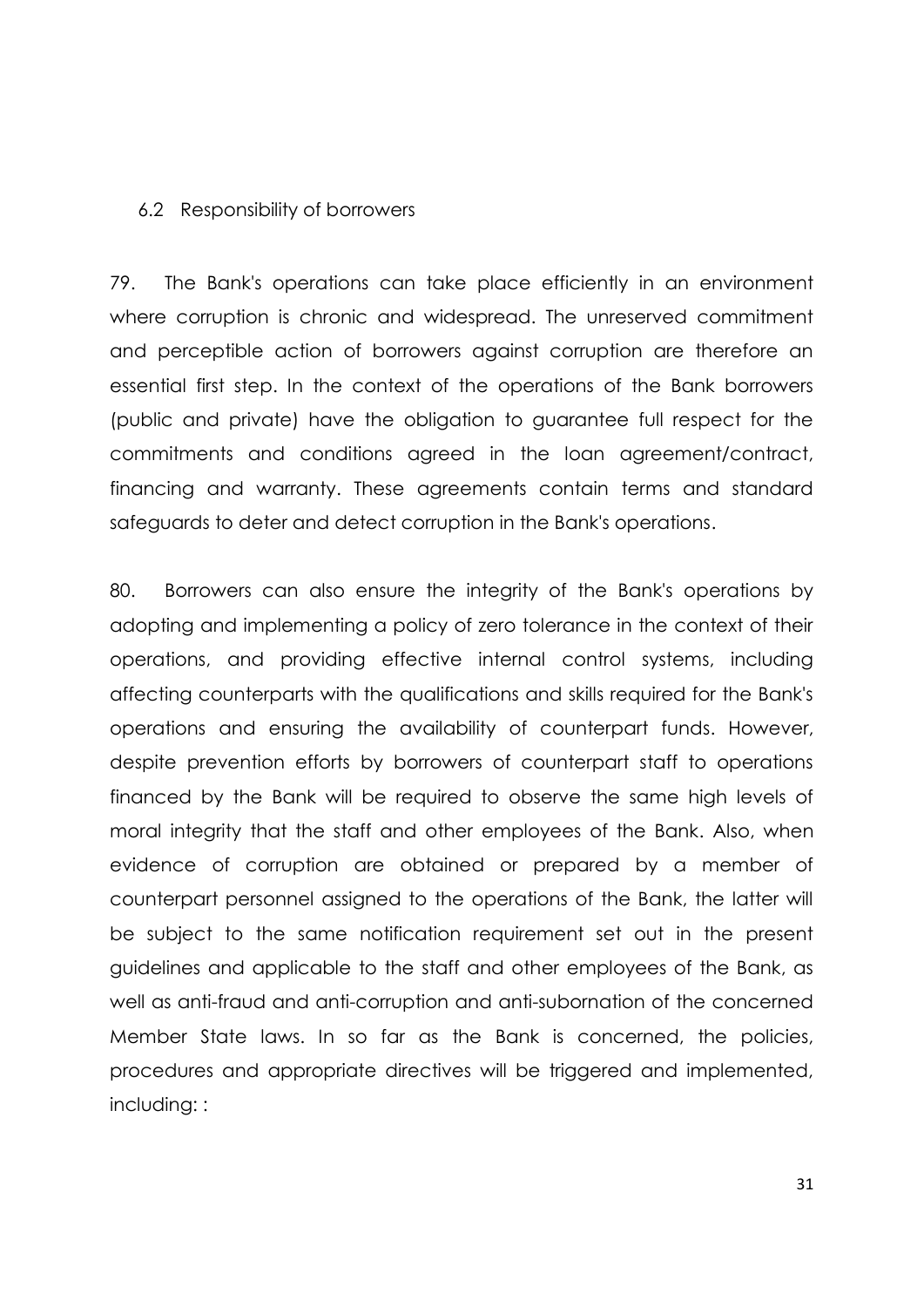- the Procedures for investigations and sanctions in the fight against corruption and fraud;
- whistleblower protection policy;
- all other relevant texts applicable to borrowers as well as others 'respondents' external.
- <span id="page-37-0"></span>6.3 Responsibility of the staff of the Bank;

81. Before and during the launch of any activity of project/programme funded by the Bank, the staff of the Bank must inform the staff of the Member State, the borrower, the counterparties of project staff, or any other employee under contract directly or indirectly with the Bank, the borrower, its consultant, its contractor that the institution has and shall ensure the strict a policy of zero tolerance of all forms of corruption and fraud in its operations. Furthermore, the policy of zero tolerance for fraud and corruption and the notification and implementation procedures prescribed herein shall be inserted in the loan agreements/contracts and other contracts financing or guarantee concluded with borrowers, as well as the conditions of markets subject to the rules of acquisition of the property and services and work.

<span id="page-37-1"></span>6.4 Notification of corruption;

82. When a member of the staff of the Bank or any other employee under contract with the institution, its borrower, contractor or supplier, finds malpractice or receive written allegations of corruption and/or fraudulent practices in a transaction financed by the Bank, obligation is made to notify the case or allegation in good faith, regardless of the sourceimmediately and at the latest within 72 hours following. The allegations of corruption and/or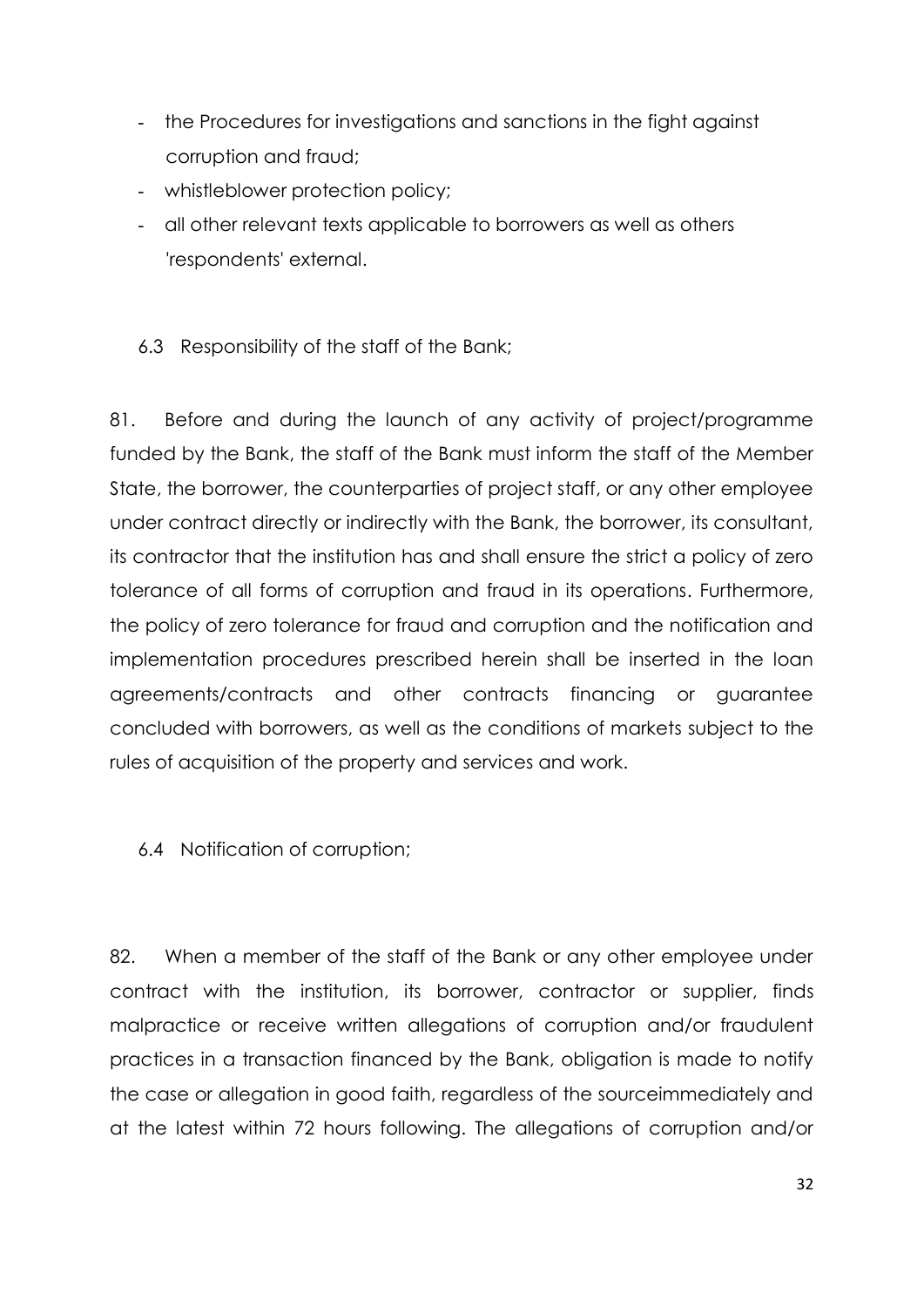fraudulent practices should be the subject of a confidential written report, sent to the Head Office of investigations at the following addresses:

*Mr the Commissioner of investigations West African Development Bank Division of the integrity and the fight against corruption (DILFC) 68, Avenue de la libération BOX 1172 Lomé Lomé Togo* Phone number : *(+228) 80 00 00 09 ;* Fax: *(+228) 22 23 25 78 ; Email : [investigations@boad.org](mailto:investigations@boad.org)*

### <span id="page-38-0"></span>6.5 Decision corruption

83. The final decision as to if the evidence or the allegation received should be brought to the knowledge of the DILFC, in accordance with these procedures and other rules of the Bank, for investigation, is governed exclusively by the staff member, of the employee or external source, and does not depend on any higher authority or express approval. Notification of the embezzlement or allegations may be revealing the source or keeping anonymity. Non-notification of the information/allegations of fraud or corruption within the time prescribed in paragraph 82 above, should be explained to the DILFC during the submission of the report.

### <span id="page-38-1"></span>6.6 Failure to notify

84. By contrast, an employee of the Bank, any other employee or outside element, which finds proof or receives allegations written corrupt or fraudulent practices in the operations of the Bank, regardless of the source,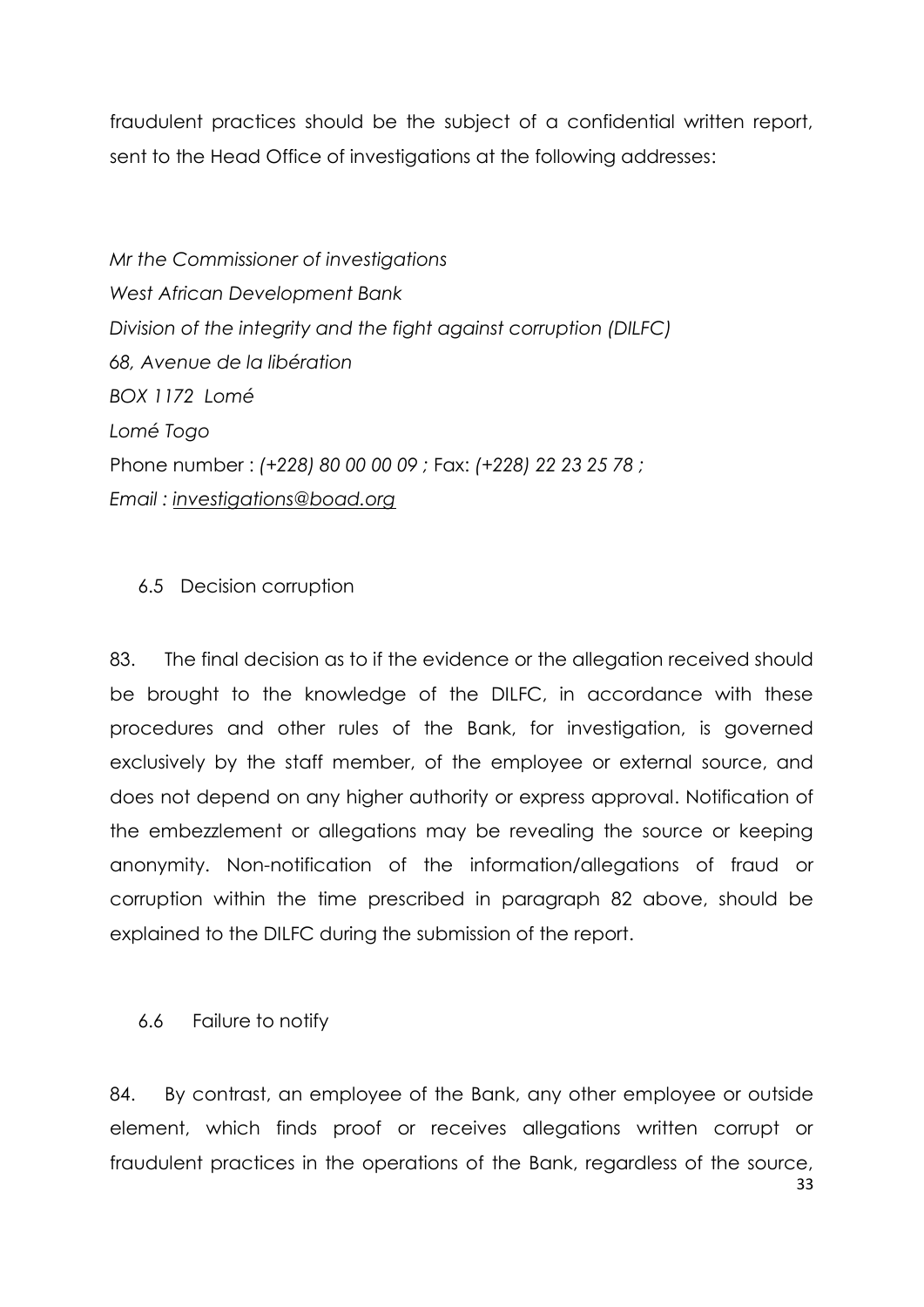and who fails to report such information to the DILFC, in accordance with item 82, these procedures and other rules of the BankIndeed accomplice of the Act and is liable to penalties provided by the relevant provisions of staff regulation, and/or possible lawsuits.

### <span id="page-39-0"></span>6.7 Limits of the intervention of the informant

85. These procedures are not intended to transform investigative police personnel. Therefore, the intervention of the employee, other employees or external sources from the consideration of the allegation of fraud and corruption which took place in the Bank's operations cease once they have passed the evidence / allegation of corruption of which they have knowledge. Beyond the notification of information held in the DILFC, the employee, the other employees or external sources, must, under any circumstances, try to initiate a personal inquiry into the question. In addition, except in the case of formal request for provision of additional information to the DILFC, to facilitate the understanding of the folder, whistleblowers will refrain from any other intervention in case. They should also refrain from further discussion with officials of the Member State, the staff of the Bank, or the persons concerned.

### <span id="page-39-1"></span>6.8 Decision to initiate an investigation

86. In accordance with the rules and procedures of the Bank staff (section 10: Sanctions, remedies, Obligations) and to the credibility of the evidence provided, the DILFC, after consultation of the relevant departments of the Bank, will decide if it is necessary to continue the investigation or to halt the procedure. In either case, however, all the allegations and investigations will be treated with confidentiality and discretion, and the identity of the source,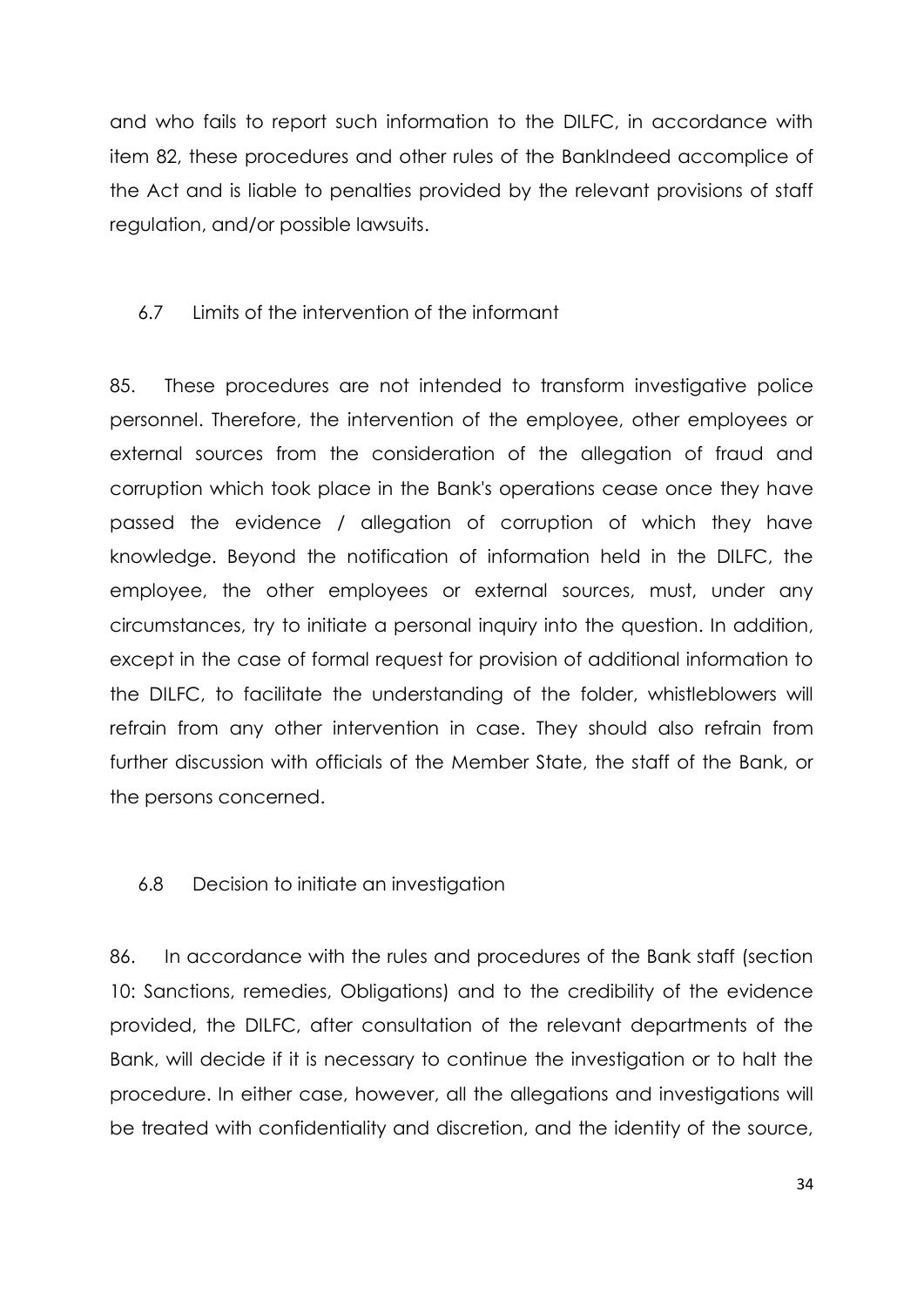in the event of notification with revelation of the source, as well as the content of the evidence provided, will be protected.

## <span id="page-40-0"></span>6.9 Conduct an investigation

87. When the credibility of the information provided or the claim being made is proven, the DILFC, with the agreement of the President will conduct a thorough investigation into the issue, together with the competent bodies of the Bank, in accordance with the relevant rules of administrative investigations of the Bank, as defined in the staff rules, in proceedings of investigations and sanctions in the fight against corruption and fraud and whistle-blower protection policy. Une fois l'enquête lancée, la Banque veillera à ce qu'elle soit menée dans les délais voulus et conformément aux procédures, dans le respect de la loi, et des exigences d'équité, d'efficacité et de confidentialité.

### <span id="page-40-1"></span>6.10 Decision no investigation

88. All information/claims are not always supported, and all notified cases will not be able to be the subject of review. When the DILFC, after a thorough review of the evidence, decides the undesirability of further investigation, it will justify the grounds of this decision and will deliver the closing of the record, on agreement of the President of the Bank.

### <span id="page-40-2"></span>6.11 Survey and conclusions

89. investigations are conducted by the DILFC and its findings transmitted to the President of the Bank in accordance with the Procedures of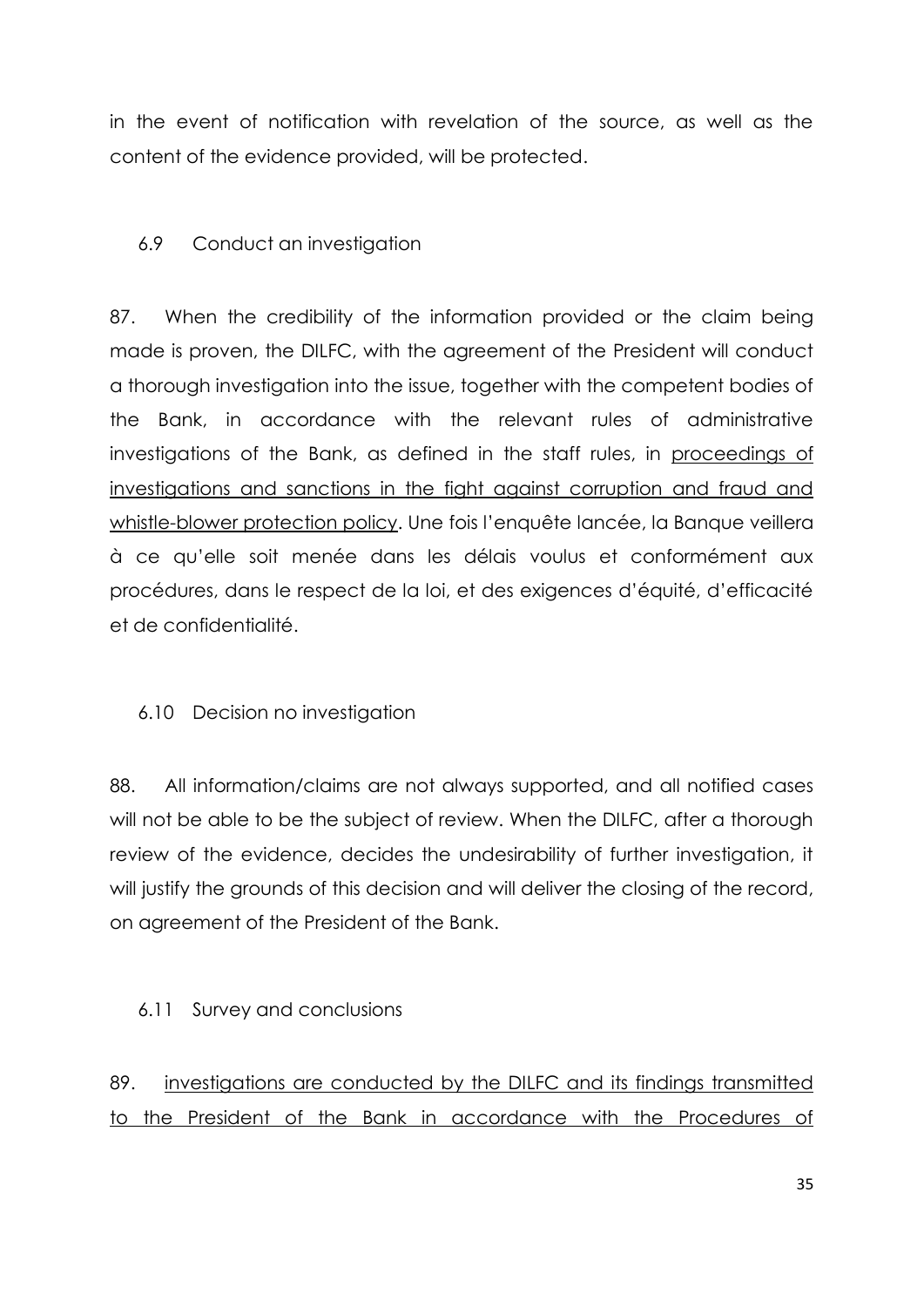investigations and sanctions in the fight against corruption and fraud and BOAD whistleblower protection policy.

### <span id="page-41-0"></span>6.12 Sanctions

90. If an inquiry leads to a formal disciplinary action against a staff member, the relevant provisions of the Statute and rules apply. Depending on the nature of the conclusions and recommended actions, personnel may have to face corrective measures or disciplinary sanctions, including a formal reprimand in writing, a suspension without pay and a dismissal without notice. When it comes to physical or legal persons external to the Bank, the Office of sanctions is before it the conclusions of investigations by the President of the Bank to propose sanctions. Procedures for the sanctions in the fight against corruption and fraud are then triggered.

### <span id="page-41-1"></span>6.13 Protection of whistleblowers

91. Prevention remains the Bank's preferred mechanism to deal with fraud and corruption in its operations. However, when a fraudulent act or corruption occurs, it is important to encourage the staff of the Bank, the other employees and outside sources to report credible evidence of such acts, guaranteeing them protection against harassment or other forms of vengeance, retaliation or negative actions, due to the revelation of such information. The whistleblower protection allows to focus systematically on the message given rather than the Messenger, and helps strengthen the application of the safeguard anti-corruption measures. The protection is granted to whistleblowers, in accordance with the Bank whistleblower protection policy, as long as they act in good faith and reasonably believe that the information reported or the allegations made were accurate.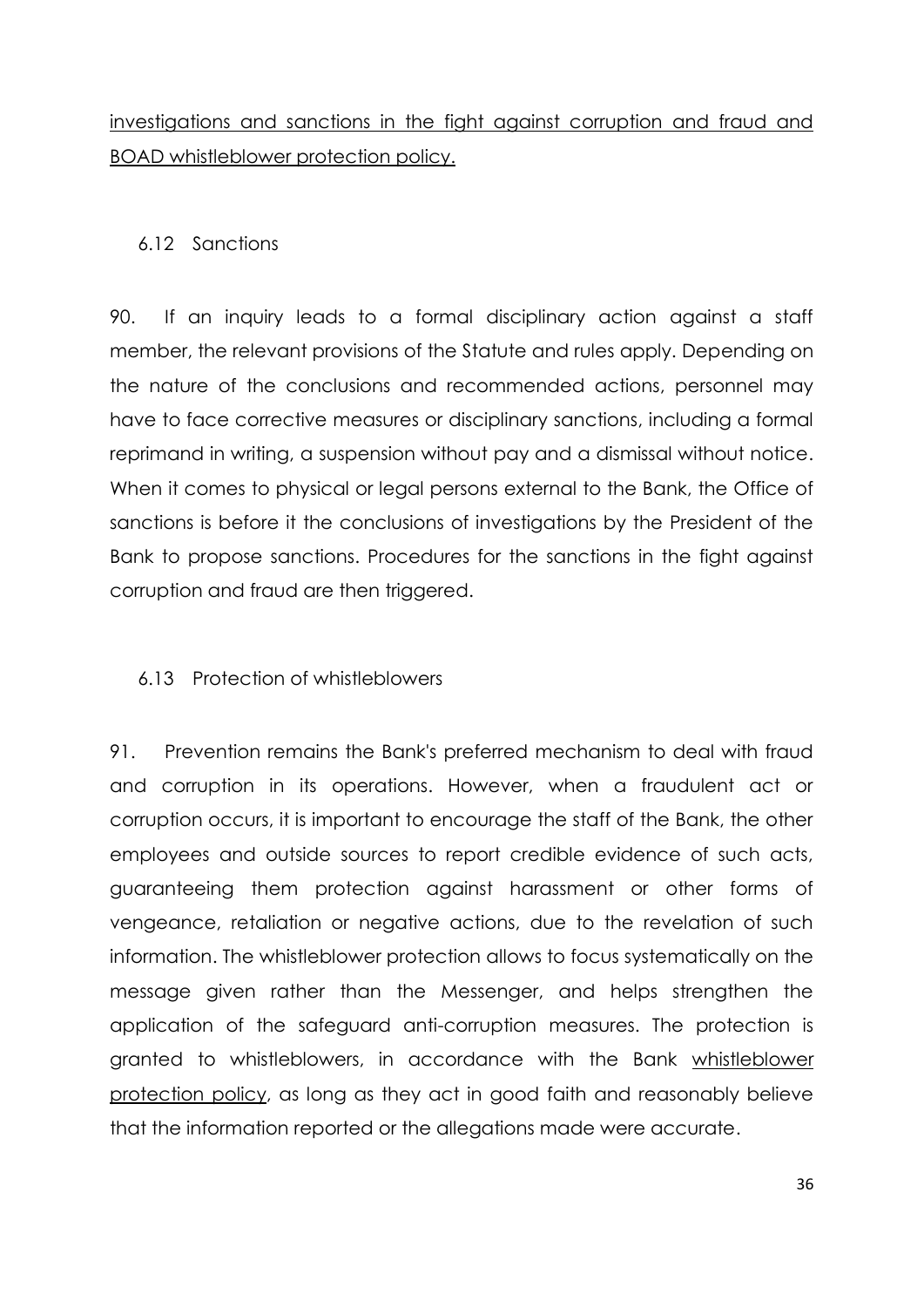### <span id="page-42-0"></span>6.14 Risk Notification

92. The Bank will put in place stringent safeguard measures to protect the identity and the reputation of whistleblowers against any risk to individuals or firms, resulting from the notification of cases of fraud or corruption. These safeguard measures will aim to reassure staff, other employees or external sources that the provision of information on fraud and corruption has no direct or indirect risk of revenge or retaliation, including their personal safety and their professional reputation.

## <span id="page-42-1"></span>6.15 Protection against false allegations

93. The denunciation is a double-edged sword which must contain provisions to protect the accused. Accordingly, any person or company accused of practices of corruption and fraud in the Bank's operations will continue to be presumed innocent until his guilt is established by an independent inquiry. Such an investigation will be conducted in a timely manner and in strict compliance with the Act. During this investigation, the Bank will protect the identity and reputation of the object and the nature of the investigation. When the investigation of the Bank establishes that the allegations were not made in good faith, but for imaginary reasons and/or maliciously, it will take appropriate measures to restore the reputation possibly contaminated by the false allegation, and apply disciplinary sanctions to the authors.

94. In any case, it is waived right to the rule of confidentiality in the event that a decision of an administrative or judicial authority so requires. Similarly, for confrontation required for an investigation, the suspect must be heard in the presence of the informer or the witnesses, especially when the suspected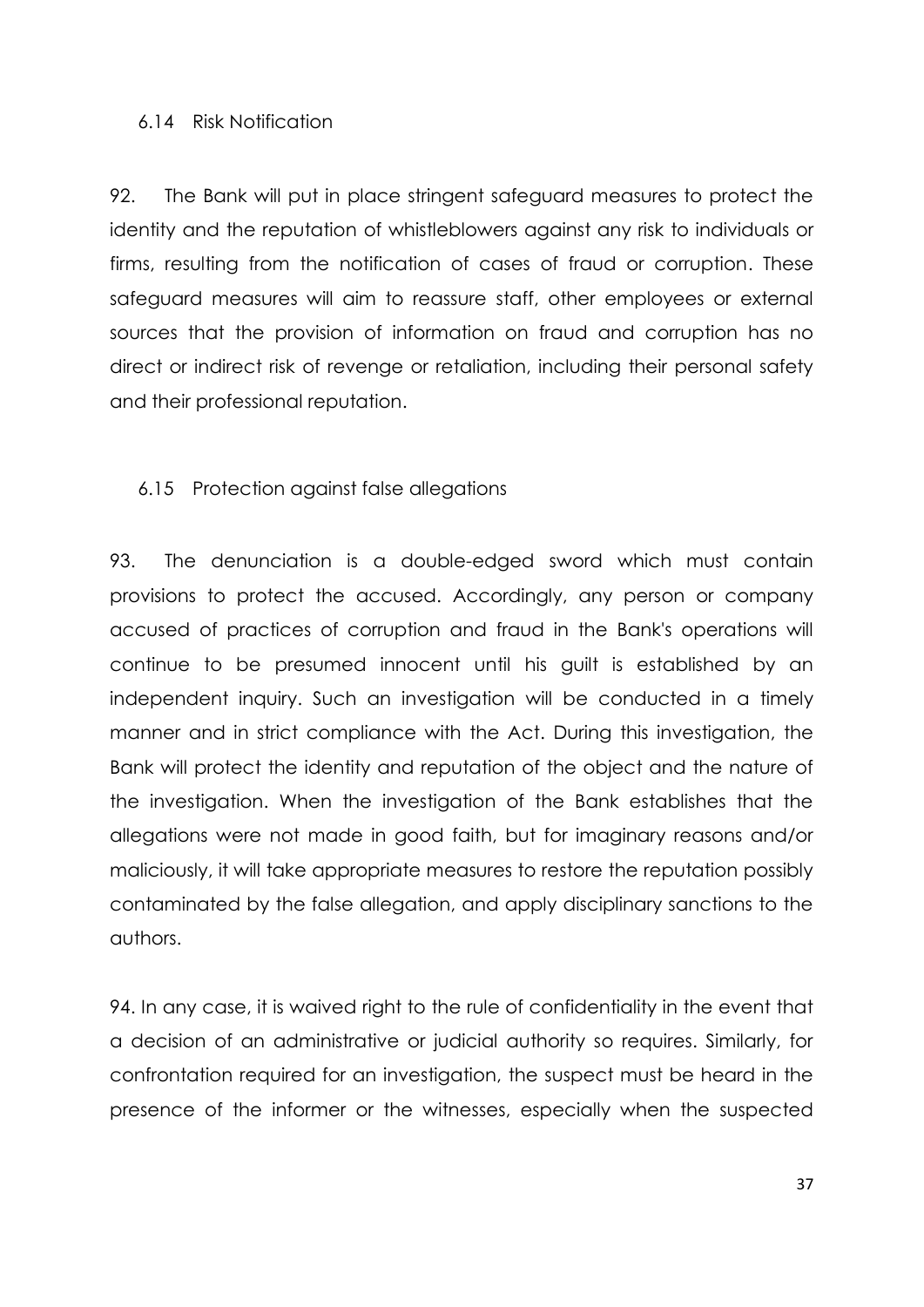person refutes allegations of suspicion against it. As such, the DILFC has the high Direction the conditions for the lifting of this privacy.

### <span id="page-43-0"></span>6.16 Development of references and indicators

95. Without points of reference proper or measurable progress indicators, the Bank risk being accused of inaction and see the effectiveness of efforts to fight against corruption questioned. To deal with these concerns and assess the progress made in this area, the Bank will proceed with development of references and appropriate indicators to support its efforts in anti-corruption. Similarly, the Office of the integrity, the Bureau of investigation and the Office of the sanctions will develop a series of references and indicators qualitative and quantitative for measuring the progress made in the fight against corruption, the demonstration of the progress made and the identification of the challenges, and the submission of regular reports to the President of the Bank. These offices will also collect and disseminate information on lessons learned and best practices of the sister institutions.

### <span id="page-43-1"></span>VII. CONCLUSION

96. The prevention and the fight against corruption and fraudulent practices are a fundamentally complex business, in which the progress can only be gradual. The MPPCF affirms the commitment of the Bank to combat corruption in its operations and sets the strategy and procedures to achieve this goal. They reflect the determination of the Bank to promote a culture of good and sound management as well as to strengthen the safeguard of the Bank by the transparency provisions in the decision making process, the quality in the project cycle and rigour in monitoring and the implementation. They will be enhanced through wide dissemination in any Bank and to external stakeholders, including on the website of the Bank. Training of staff -